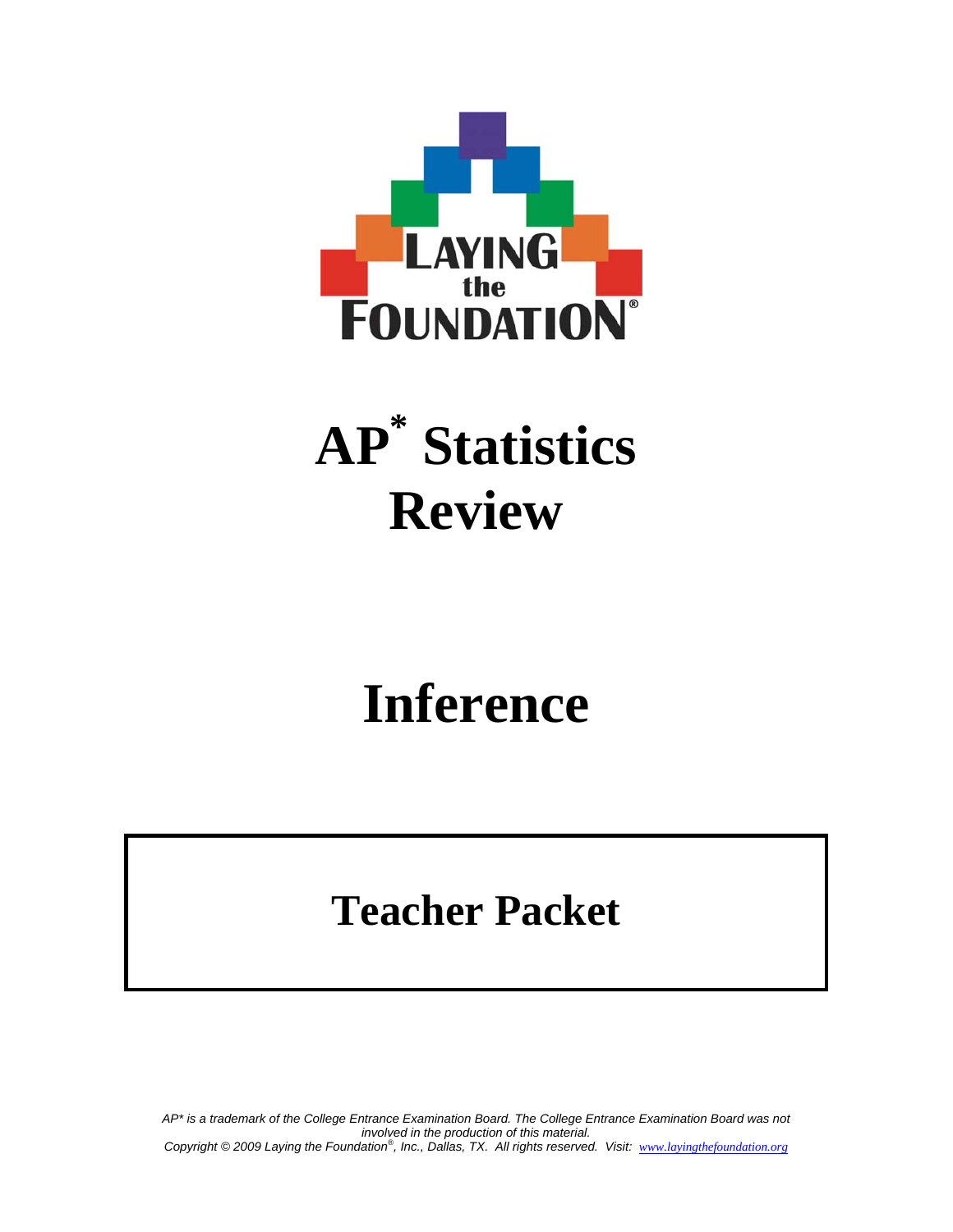

Page 1 of 21

#### *Deciding whether to use a test or a confidence interval*

Generally, use a significance test to test a claim. Use a confidence interval if you wish to estimate a population parameter ( $\mu$  or  $p$ ) based on statistics from your sample ( $\bar{x}$  or  $\hat{p}$ ). Once a confidence interval is constructed, you may use it to test claims (where you fail to reject a claim that falls within the confidence interval, and you reject a claim that falls outside of a confidence interval). The  $\alpha$ -level of a **two**-sided hypothesis test is related to the confidence level of an interval by  $C = 1 - \alpha$ .

#### *Identifying the type of test or interval to use*

- Is there a single numerical variable being measured for each subject? Then we will perform a test for means.
- Is there a categorical variable being measured, and we are only concerned with how often a single response (a "success") occurs? Then we will perform a test for a proportion. *For example, if we only care about the proportion of brown-eyed people, then we can do a z-test for the proportion of brown-eyed people.*
- Is there a categorical variable being measured, and we are concerned with how many responses fall into **each** category? Then we will perform a  $\chi^2$ -test. *For example, if we want to compare the occurrence of brown, blue, green, and grey eyes in two different groups, we will do a*  $\chi^2$ *-test because we are looking at multiple categories for the categorical variable "eye color."*
- Are we looking at the relationship between two numerical variables? Then we will perform a *t*-test for the slope of a regression line.

#### *How many samples?*

- Be careful to identify the source of each mean or proportion mentioned in a problem. If a mean or proportion does not clearly come from a sample (with an identifiable sample size *n*), then it is probably a claim or a population proportion which should be used in the null hypothesis. A two-sample test should have two clearly identified sample sizes, and each sample should result in an  $\bar{x}$  or a  $\hat{p}$ .
- Some problems have two lists of numerical data that are linked in some way. For example, they could be pre-test and post-test scores for a list of students or temperatures in the sun and temperatures in the shade for a list of days. In these cases, the improvement (post-test score minus pre-test score) or the difference (temperature in sun minus temperature in shade) is the important variable. These are called matched-pair *t* tests. Begin by subtracting the two lists of data to obtain one list of improvements or differences. Then do a one sample *t*-test for a mean. (You will ignore the original two lists after you subtract.) Your null hypothesis will often be that the mean improvement was zero. For example in the pre- and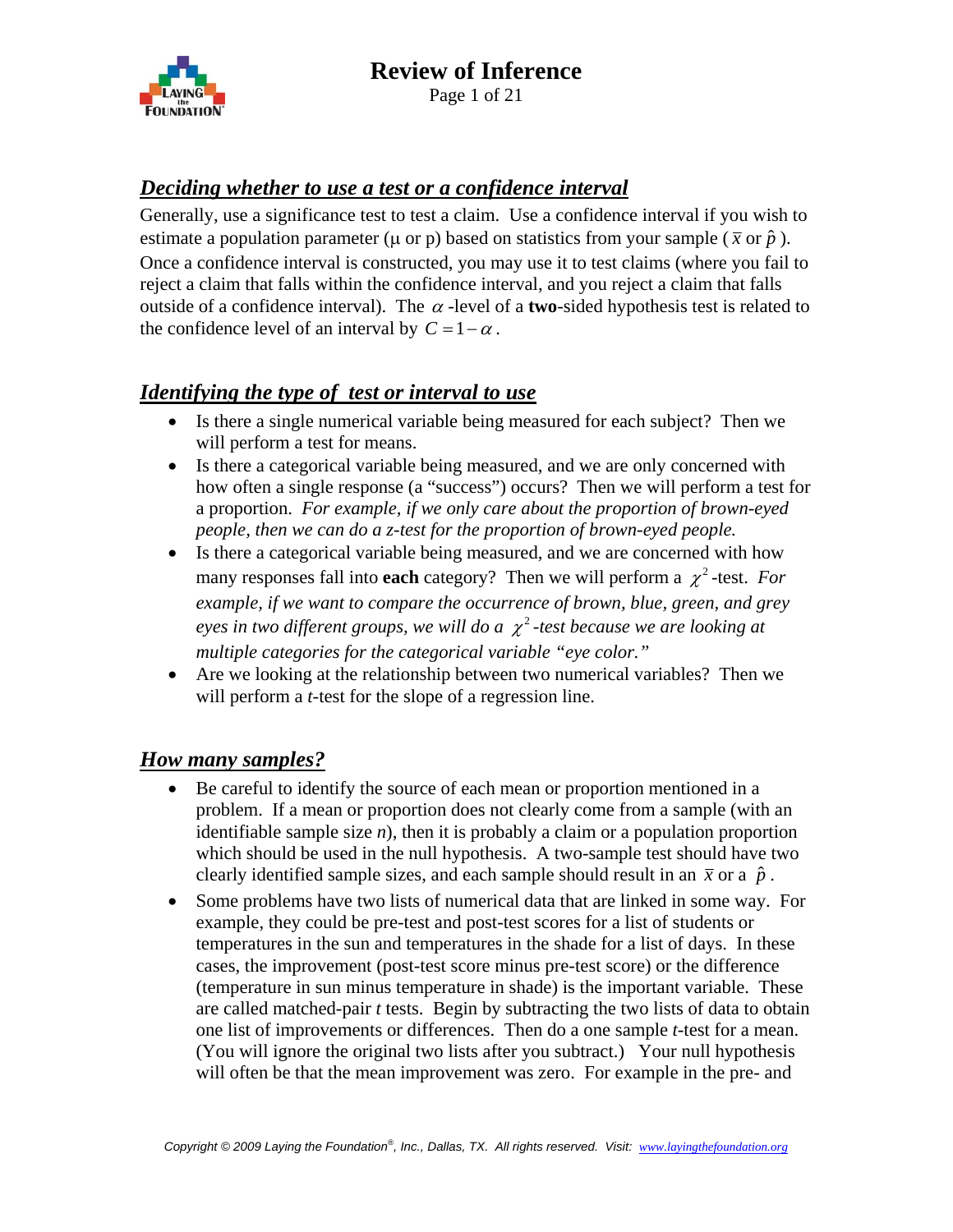

Page 2 of 21

post-test problem, you might use  $H_0: \mu_{\text{improvement}} = 0$  and  $H_a: \mu_{\text{improvement}} > 0$ , where improvement is defined as post-test score minus pre-test score.

- In some  $\chi^2$ -tests, there is a clear claim. *For example, a company claims that 50% of the prizes in the popcorn boxes are stickers, 20% are rings, and 30% are temporary tattoos.* In this case, we are comparing the data from one sample to a claim, using a  $\chi^2$ -test for goodness of fit. The data table for this test consists of a single row of data.
- In other  $\chi^2$ -tests, we are comparing two groups to see if they have the same percentages in each category. *For example, we could compare eye colors of a group of men and a group of women.* In this case, do a  $\chi^2$ -test for homogeneity. The data table would have two rows (one for male and one for female) and multiple columns (for brown eyes, green eyes, etc.). Rows and columns may be switched.
- The data for some  $\chi^2$ -tests consists of two categorical questions asked to a single sample of people. *For example, we could ask a group of teachers whether they exercise frequently, often, or never and whether or not they missed any days of school last year due to illness.* We would like to see if their answers to the two questions are independent of each other. If they are independent, then the proportion who missed school due to illness should be the same for all three exercise categories. In this case, do a  $\chi^2$ -test for independence. The data table would have two rows (one for people who missed school due to illness and one for those who did not) and multiple columns (for the different exercise categories). Rows and columns could be switched. **The mechanics of the**  $\chi^2$ test for independence and the  $\chi^2$ -test for homogeneity are exactly the same.

#### *What to put in your significance test*

- A null and an alternative hypothesis (define the parameter of interest in words) *Note: Always hypothesize about the unknown population parameters (*μ *and p), not the sample statistics* ( $\bar{x}$  *and*  $\hat{p}$  ), which are known from the data.
- Identify the test you are using and check the conditions necessary for doing that test.
- Formula for the test statistic (*z* or *t* or  $\chi^2$ )
- Value for the statistic (can be from calculator if you have written the formula) and a shaded picture of the distribution if you have time to draw it
- The P value (from calculator or table) *related to* the  $\alpha$ -level, plus *df* for *t*-tests or the expected values for  $\chi^2$  tests
- Two conclusions: either reject  $H_0$  or don't reject it based on the relationship of the P-value and the  $\alpha$  –level AND write a conclusion about the alternative hypothesis in the context of the problem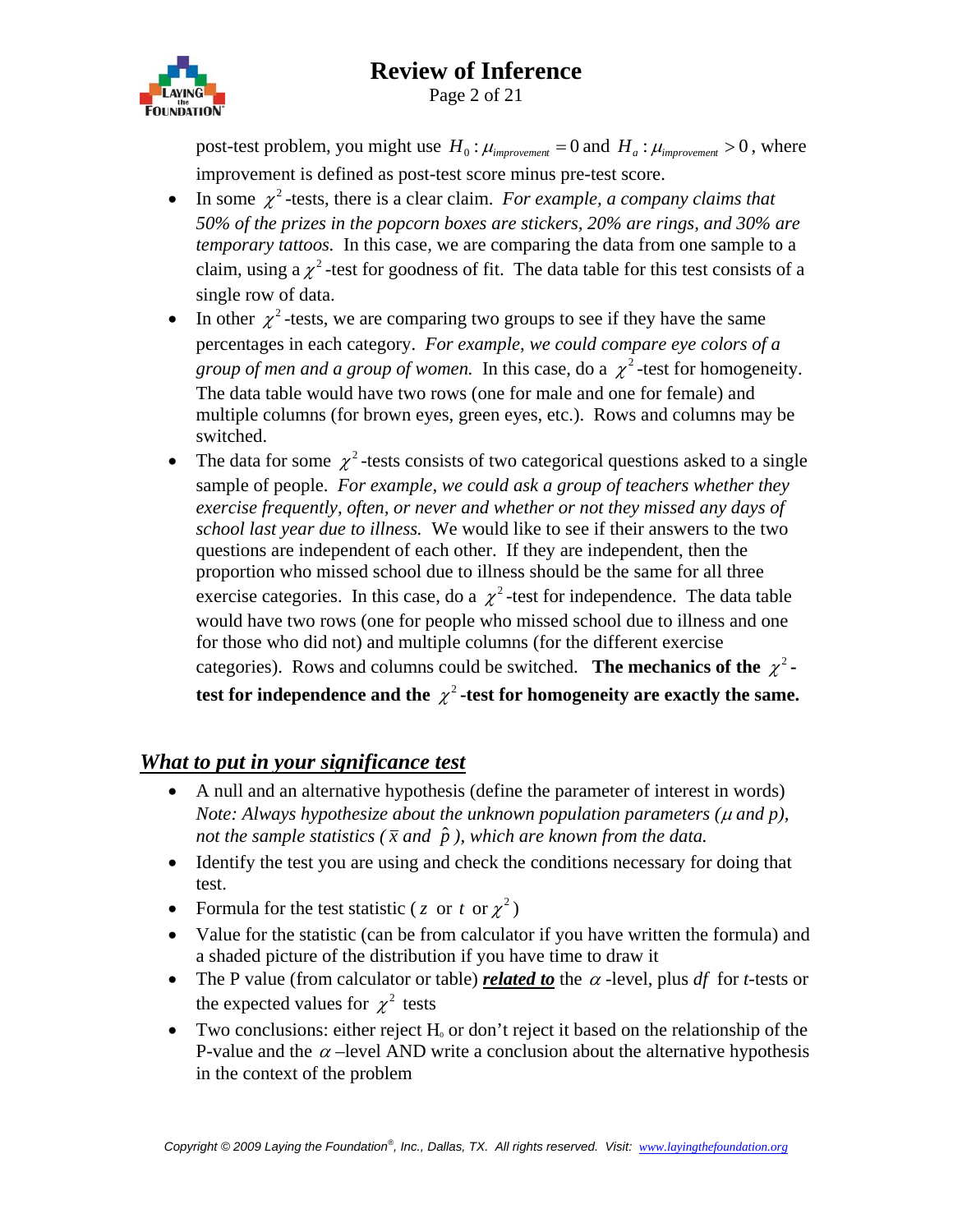

Page 3 of 21

#### *Phrasing to put in your conclusions*

*Example: A seed manufacturer claims that at least 97% of their seeds will germinate. You suspect that the germination rate is less, so you buy a random selection of these seeds to test this claim. You calculate a P-value based on the hypotheses*   $H_0$ :  $p = 0.97$  *and*  $H_a$ :  $p < 0.97$ , where p is the germination rate of all seeds sold by this *company.* 

• *When*  $P < \alpha$ , reject  $H_0$ .

*First, draw a mathematical conclusion about*  $H_0$ : "Since the P-value of 0.017 is less than the  $\alpha$ -level of 0.05, reject  $H_0$ . A value as extreme as my sample's germination rate should only occur 1.7% of the time by random chance if the company's claim is true." *Then, write a conclusion about*  $H_a$  *in the context of the problem:* "We can conclude that the germination rate of the seeds is significantly lower than the 97% claimed by the company."

• *When*  $P > \alpha$ , do not reject  $H_0$ .

*First, draw a mathematical conclusion about*  $H_0$ : "Since the P-value of 0.209 is greater than the  $\alpha$ -level of 0.05, there is not sufficient evidence to reject  $H_0$ . A value as extreme as my sample's germination rate would occur 20.9% of the time by random chance if the company's claim is true." *Then, write a conclusion about*  $H_a$  *in the context of the problem:* "We cannot conclude that the germination rate of the seeds is significantly lower than the 97% claimed by the company."

• Note that we never accept  $H_0$ .

#### *How to check the conditions necessary to do the tests for means and proportions*

Always check to see if the sample is independent: randomly taken **from the population of interest** and that the population is at least 10 times the sample size.

| What you are<br>studying | What you know                                                                                                   | Use this                  | Why?                              |
|--------------------------|-----------------------------------------------------------------------------------------------------------------|---------------------------|-----------------------------------|
| Mean                     | s (standard<br>deviation of sample)<br><b>Graph the sample</b><br>if $n < 40$ to see if it<br>is approx. normal | $x - \mu$<br>$s/\sqrt{n}$ | properties of $t$<br>distribution |

One Sample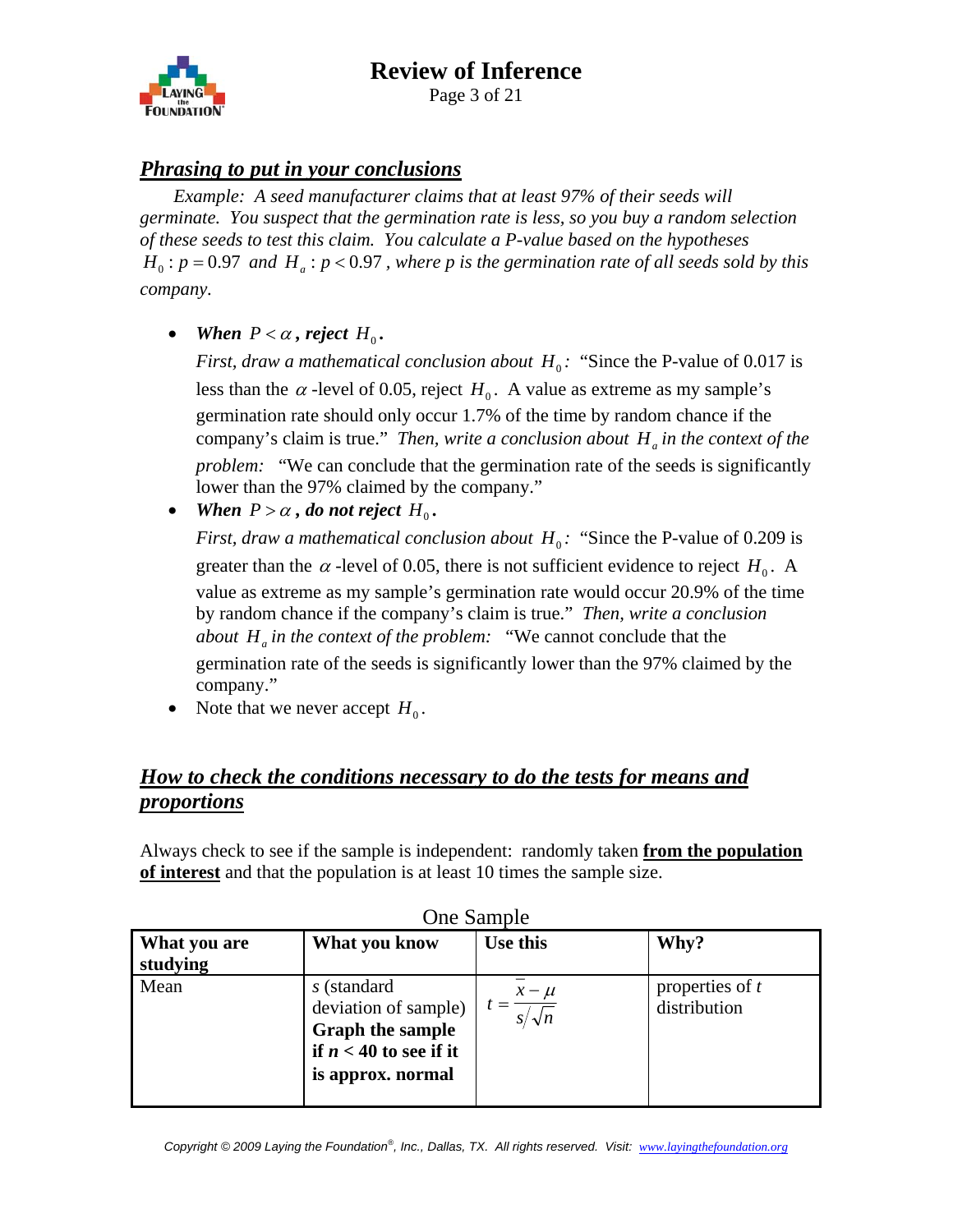

Page 4 of 21

| Proportion                                                                             | $np_{o} > 10$<br>$n(1-po) > 10$<br>Use the claimed<br>proportion here. | $= \frac{\hat{p} - p_0}{\sqrt{\frac{p_0(1 - p_0)}{p_0(1 - p_0)}}}$<br>$z = -$ | you can<br>approximate the<br>binomial<br>distribution by the<br>normal distribution       |
|----------------------------------------------------------------------------------------|------------------------------------------------------------------------|-------------------------------------------------------------------------------|--------------------------------------------------------------------------------------------|
| Mean<br>( <i>Note:</i> It is unusual<br>to know $\sigma$ of the<br><i>population.)</i> | $\sigma$<br>population is normal                                       | $z = \frac{x - \mu}{\sigma / \sqrt{n}}$                                       | because you can<br>always use z scores<br>for normal<br>distributions                      |
| Mean<br>( <i>Note:</i> It is unusual<br>to know $\sigma$ of the<br><i>population.)</i> | $\sigma$<br>population may not<br>be normal, but<br>n > 30             | $z = \frac{x - \mu}{\sigma / \sqrt{n}}$                                       | Central Limit<br>Theorem says that<br>distributions get<br>more normal as $n$<br>increases |

#### Two Samples

| What you                         | What you know                                                | Use this                                                                                                | Why?                                                 |
|----------------------------------|--------------------------------------------------------------|---------------------------------------------------------------------------------------------------------|------------------------------------------------------|
| are                              |                                                              |                                                                                                         |                                                      |
| studying<br>Difference           |                                                              |                                                                                                         |                                                      |
| of means<br>(two                 | $s_1$ and $s_2$ (standard<br>deviation of<br>samples), graph | $t = \frac{x_1}{\sqrt{\frac{s_1^2}{n_1} + \frac{s_2^2}{n_2}}}$                                          | properties of t<br>distribution                      |
| independent                      | each one to see if                                           |                                                                                                         |                                                      |
| samples)                         | it is approx.<br>normal if $n < 40$                          |                                                                                                         |                                                      |
| Difference                       | $n_1 \hat{p} > 5$                                            |                                                                                                         | you can approximate the                              |
| of two<br>proportions            | $n_1(1-\hat{p}) > 5$<br>$n, \hat{p} > 5$                     | $z = \frac{\hat{p}_1 - \hat{p}_2}{\sqrt{\hat{p}(1-\hat{p})\left(\frac{1}{n_1} + \frac{1}{n_2}\right)}}$ | binomial distribution by<br>the normal distribution. |
|                                  | $n_2(1-\hat{p}) > 5$                                         |                                                                                                         |                                                      |
|                                  | Use the pooled $\hat{p}$                                     | where $\hat{p} = \frac{X_1 + X_2}{n_1 + n_2}$                                                           |                                                      |
|                                  | here.                                                        |                                                                                                         |                                                      |
| Difference                       | THIS IS                                                      | Find the difference                                                                                     | We are only interested in                            |
| of two                           | <b>MATCHED</b>                                               | between each pair and do                                                                                | one piece of data for each                           |
| dependent<br>means               | PAIRS!!!                                                     | a one sample <i>t</i> test.                                                                             | subject; usually the<br>improvement or               |
|                                  |                                                              |                                                                                                         | difference (after-before).                           |
| Difference                       | $\sigma_1$ and $\sigma_2$                                    |                                                                                                         | because you can always                               |
| of means                         | population is                                                |                                                                                                         | use $z$ scores for normal                            |
| (two ind.                        | normal                                                       | $z = \frac{x_1 - x_2}{\sqrt{\frac{\sigma_1^2}{n} + \frac{\sigma_2^2}{n}}}$                              | distributions                                        |
| samples)<br>( <i>Note:</i> It is |                                                              |                                                                                                         |                                                      |
| unusual to                       |                                                              |                                                                                                         |                                                      |
| know $\sigma$ .)                 |                                                              |                                                                                                         |                                                      |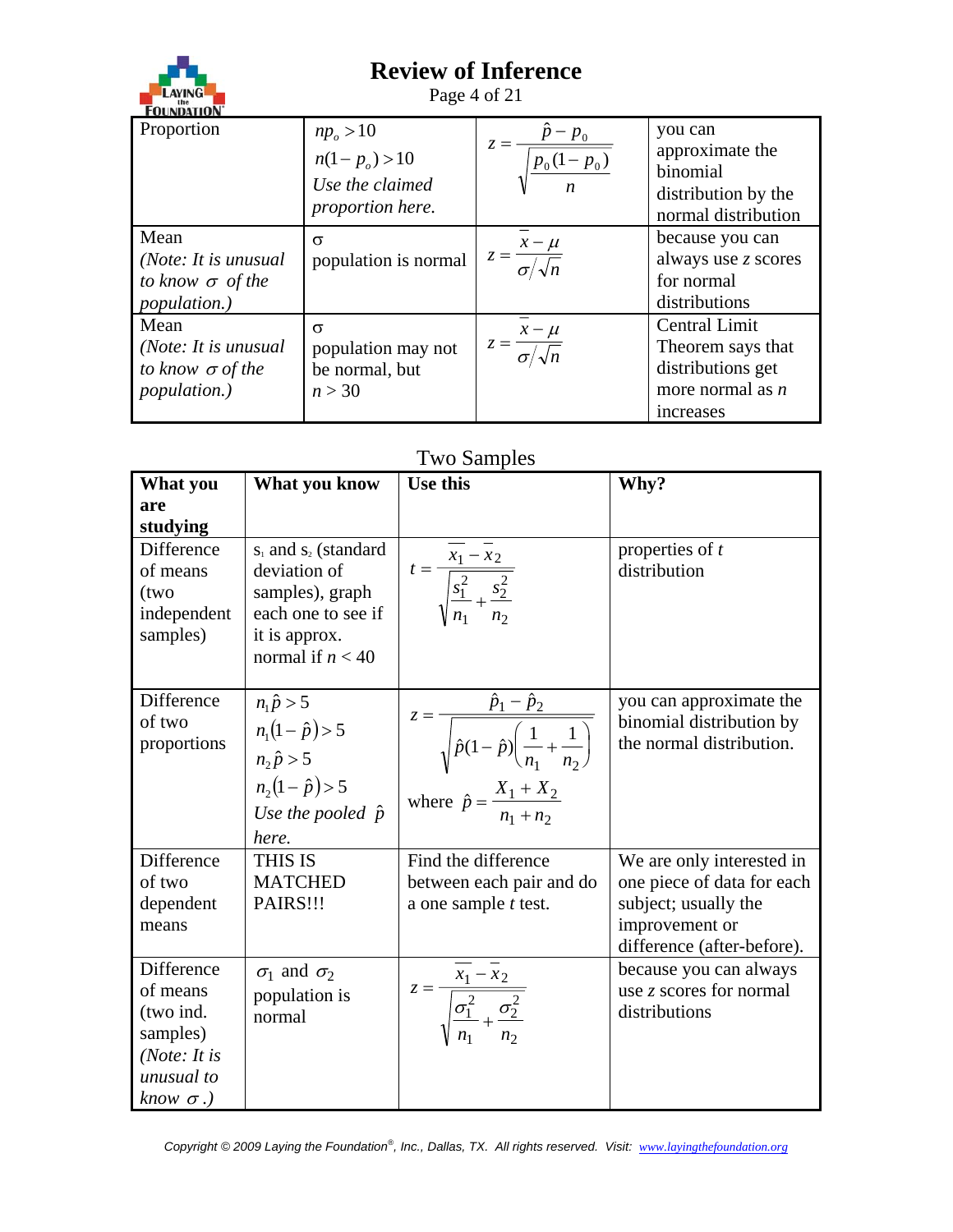

Page 5 of 21

| <b>EQUINDATION</b>                                                                                       |                                                                                                |                                                   |                                                                                        |
|----------------------------------------------------------------------------------------------------------|------------------------------------------------------------------------------------------------|---------------------------------------------------|----------------------------------------------------------------------------------------|
| Difference<br>of means<br>(two ind.<br>samples)<br>( <i>Note:</i> It is<br>unusual to<br>$known \sigma.$ | $\sigma_1$ and $\sigma_2$<br>population may<br>not be normal, but<br>$n_1 > 30$ and $n_2 > 30$ | $x_1 - x_2$<br>$z =$<br>$n_{2}$<br>n <sub>1</sub> | <b>Central Limit Theorem</b><br>says that distributions get<br>normal as $n$ increases |

#### *How to check the conditions for the chi-squared tests*

- Data must be counts (not averages or proportions).
- Data in sample are independent (chosen randomly and  $n < 10\%$  of the population)
- Groups are large enough that all expected values  $\geq 5$ .

### *How to check the conditions for the t- test for the slope of a regression line*

- The scatterplot must look linear.
- There must be no pattern in the residual plot (errors are independent).
- The residual plot has a constant spread (errors have constant variability).
- Histogram of residuals is approximately normal.

#### *Inference using confidence intervals*

- In general, you must put the following three things in a confidence interval problem:
	- 1. Identify the interval you will use and check the conditions necessary to use the interval.
	- 2. Calculate the interval.
	- 3. Interpret the interval in the context of the problem.
- The conditions we must check are the same as for the associated significance tests (as shown in the table above), with one exception. When performing significance tests for one or two proportions, you check to see that *n* is large enough by examining  $np_a$  and  $n(1 - p_a)$  where  $p_a$  is the claimed proportion which appears in the null hypothesis. Since there is no claim in a confidence interval problem, use the sample proportion  $\hat{p}$  in these checks. For one-sample intervals, we require that *n* $\hat{p}$  and *n*( $1-\hat{p}$ ) be over 10. In two-sample intervals, we require that  $n_1\hat{p}_1$ ,  $n_1(1-\hat{p}_1), n_2\hat{p}_2$ , and  $n_2(1-\hat{p}_2)$  be over 5.
- Also, in proportion confidence intervals, we must use the sample proportion  $\hat{p}$  to calculate the standard error.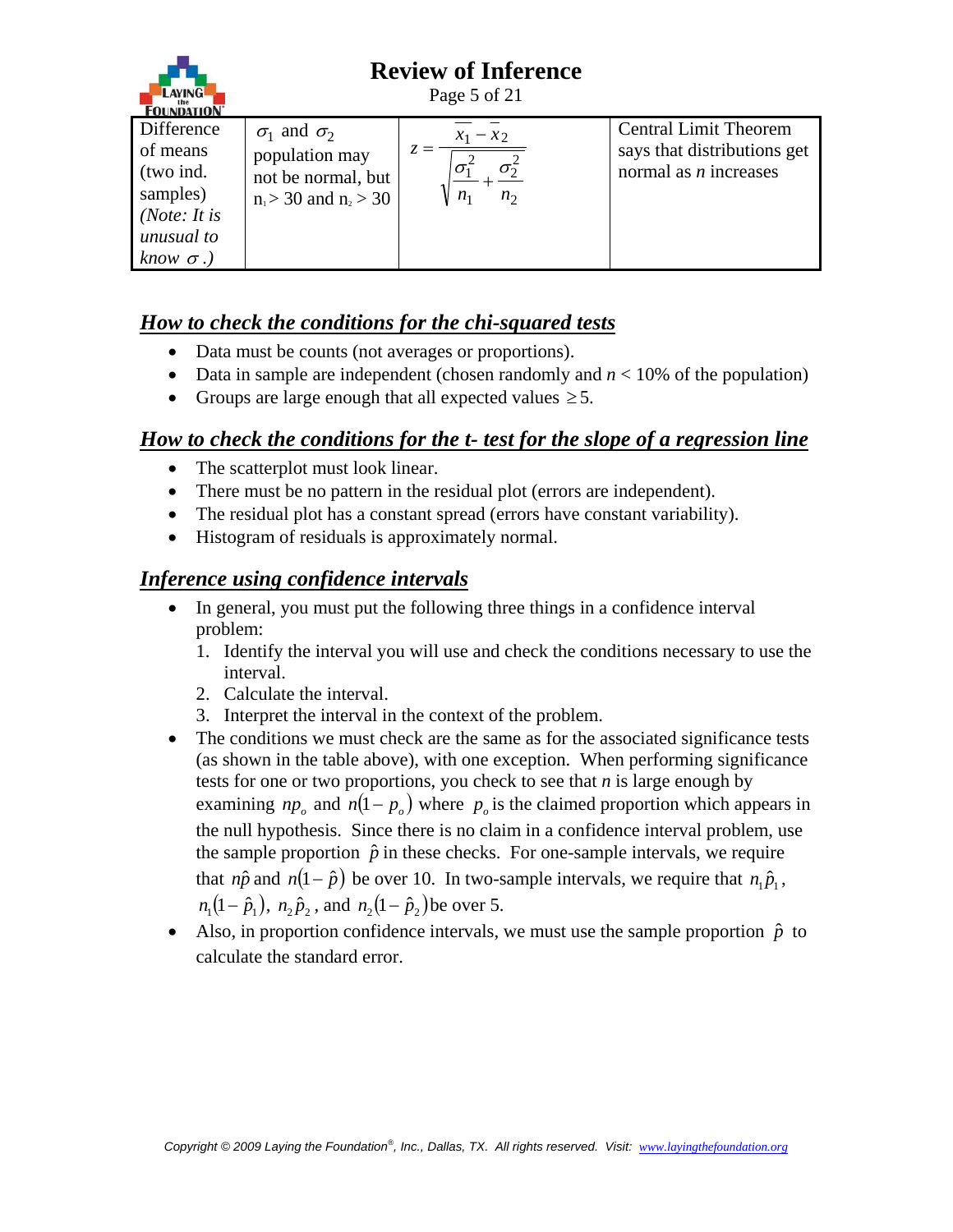

• Formulas:

| One mean ( $\sigma$ unknown)                              | $\overline{x} \pm t^* \frac{s}{\sqrt{2}}$                                                                         |
|-----------------------------------------------------------|-------------------------------------------------------------------------------------------------------------------|
| Difference in two means<br>$(\sigma$ unknown)             | $\left(x_1 - x_2\right) \pm t^* \sqrt{\frac{s_1^2}{n_1} + \frac{s_2^2}{n_2}}$                                     |
| One mean<br>$(\sigma$ known; unusual case)                | $\overline{x} \pm z^* \frac{0}{\sqrt{n}}$                                                                         |
| Difference in two means<br>$(\sigma$ known; unusual case) | $\left(\overline{x_1} - \overline{x_2}\right) \pm z^* \sqrt{\frac{{\sigma_1}^2}{n_1} + \frac{{\sigma_2}^2}{n_2}}$ |
| One proportion                                            | $\hat{p} \pm z^* \sqrt{\frac{\hat{p}(1-\hat{p})}{n}}$                                                             |
| Difference in two proportions                             | $(\hat{p}_1 - \hat{p}_2) \pm z^* \sqrt{\frac{\hat{p}_1(1-\hat{p}_1)}{n_1} + \frac{\hat{p}_2(1-\hat{p}_2)}{n_2}}$  |

#### *Good confidence interval conclusions*

Make sure to state these in the context of the question.

- I am C% confident that my interval captures the population value μ or p.
- C out of 100 intervals constructed using this method would capture the population value μ or p.

#### *Bad confidence interval conclusions*

Avoid making these statements:

- C% of the  $\bar{x}$  values or  $\hat{p}$  values would fall in my interval.
- C% of the data is in my interval.
- There is a  $C\%$  chance that the population value  $\mu$  or p is in my interval.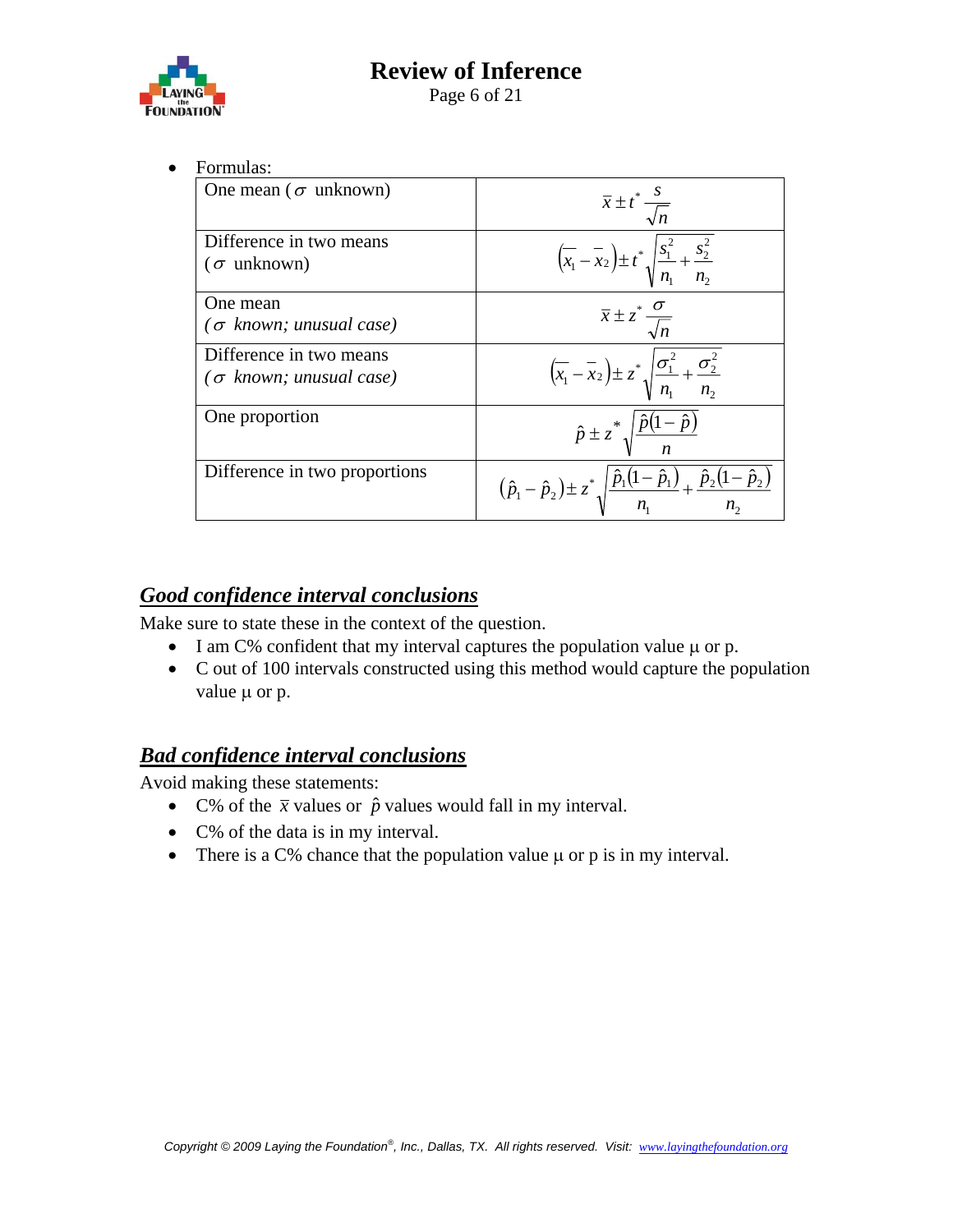

Page 7 of 21

#### *Multiple Choice Questions on Inference*

1. A study found that 63 of 211 randomly selected men and 130 out of 651 randomly selected women prefer cats to dogs. You want to test the hypothesis that women like cats more. Choose the correct hypotheses and pooled  $\hat{p}$ .

| (A) | $H_0: p_M = p_F;$ | $H_A$ : $p_M$ < $p_F$ ; | $\hat{p} = .224$ |
|-----|-------------------|-------------------------|------------------|
| (B) | $H_0: p_M = p_F;$ | $H_A: p_M > p_F;$       | $\hat{p} = .249$ |
| (C) | $H_0: p_M = p_F;$ | $H_A$ : $p_M$ < $p_F$ ; | $\hat{p} = .249$ |
| (D) | $H_0: p_M = p_F;$ | $H_A: p_M > p_F;$       | $\hat{p} = .224$ |
| (E) | $H_0: p_M < p_F;$ | $H_A: p_M > p_F;$       | $\hat{p} = .224$ |

2. An independent testing lab obtained random samples of new halogen bulbs and standard incandescent bulbs made by the same company to establish the company's claim that, on average, the halogen bulb lasts longer than the incandescent one. Which test would you use?

- (A) a matched pair *t* test
- (B) a *t*-test for the difference in two means
- (C) a *z*-test for the difference in two proportions
- (D) a *t*-test for the slope of the regression line
- (E) a  $\chi^2$ -test for homogeneity

3. A certain population follows a normal distribution with mean μ and standard deviation σ. You construct a 95% confidence interval for μ and find it to be 1.1 ± 0.9. Which of the following is true?

- (A) In a test of the hypotheses H<sub>0</sub>:  $\mu$ =1.2, H<sub>A</sub>:  $\mu \neq$ 1.2, H<sub>0</sub> would be rejected at the .05 level.
- (B) In a test of the hypotheses H<sub>0</sub>:  $\mu$ =1.9, H<sub>A</sub>:  $\mu \neq$ 1.9, H<sub>0</sub> would be rejected at the .05 level.
- (C) In a test of the hypotheses H<sub>o</sub>:  $\mu$ =1.9, H<sub>A</sub>:  $\mu \neq$ 1.9, H<sub>O</sub> would be rejected at the .025 level.
- (D) In a test of the hypotheses H<sub>o</sub>:  $\mu$ =0, H<sub>A</sub>:  $\mu \neq 0$ , H<sub>O</sub> would be rejected at the .05 level.
- (E) A conclusion about hypotheses cannot be made from a confidence interval.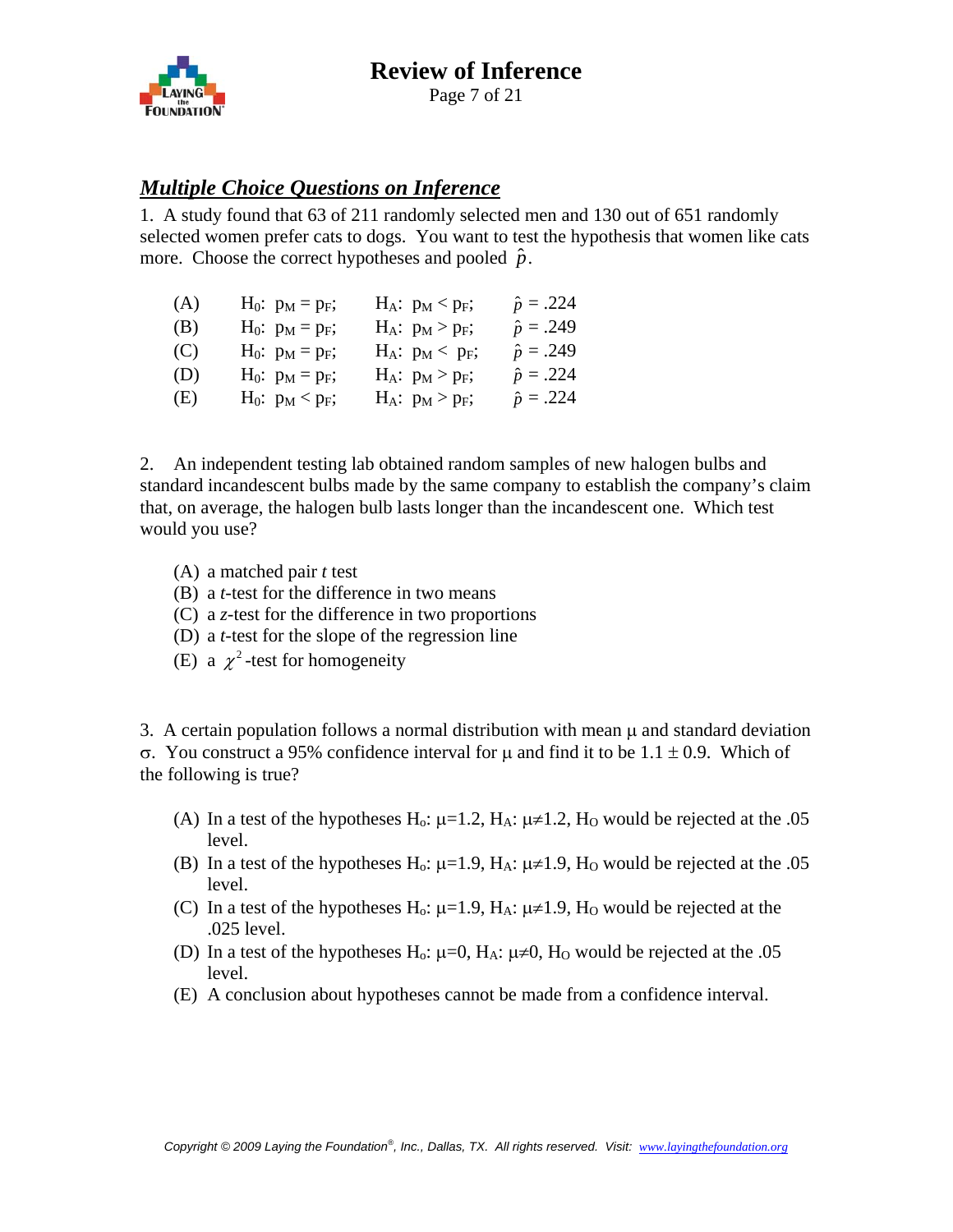

4. Which of the following is a condition for choosing a *t*-interval rather than a *z*-interval when constructing a confidence interval for the mean of a population?

- (A) The standard deviation of the population is unknown.
- (B) There is an outlier in the sample data.
- (C) The sample may not have been a simple random sample.
- (D) The population is not normally distributed.
- (E) The data are linked so a matched-pairs test is necessary.

5. You want to see whether or not high school changes children's educational plans. You take a random sample of  $6<sup>th</sup>$  graders and of  $12<sup>th</sup>$  graders and ask them whether they plan to get a job right after high school, go to college, or get an advanced degree. Which test do you perform?

- (A) a  $\chi^2$  test for homogeneity
- (B) a two-sample *z*-test for proportions
- (C) a matched pair *t*-test
- (D) a  $\gamma^2$  test for goodness of fit
- (E) a *t*-test for the slope of the regression line

6. The Centers for Disease Control report a survey of randomly chosen Americans age 45 and older, which found that 51 of 100 men and 80 of 782 women suffered from some form of arthritis. You want to estimate the difference in the proportions of men and women over 45 who have arthritis with a 95% confidence interval. What standard error will you use?

 (A) 0.0192 (B) 0.0378 (C) 0.0511 (D) 0.1485 (E) 1.96

7. A two-sided hypothesis test for a population mean is significant at the 1% level of significance. Which of the following is necessarily true?

- (A) The 99% confidence interval of the mean contains 0.
- (B) The 99% confidence interval of the mean does not contain 0.
- (C) The 99% confidence interval of the mean contains the hypothesized mean.
- (D) The 99% confidence interval of the mean does not contain the hypothesized mean.
- (E) The 99% confidence interval is not useful here.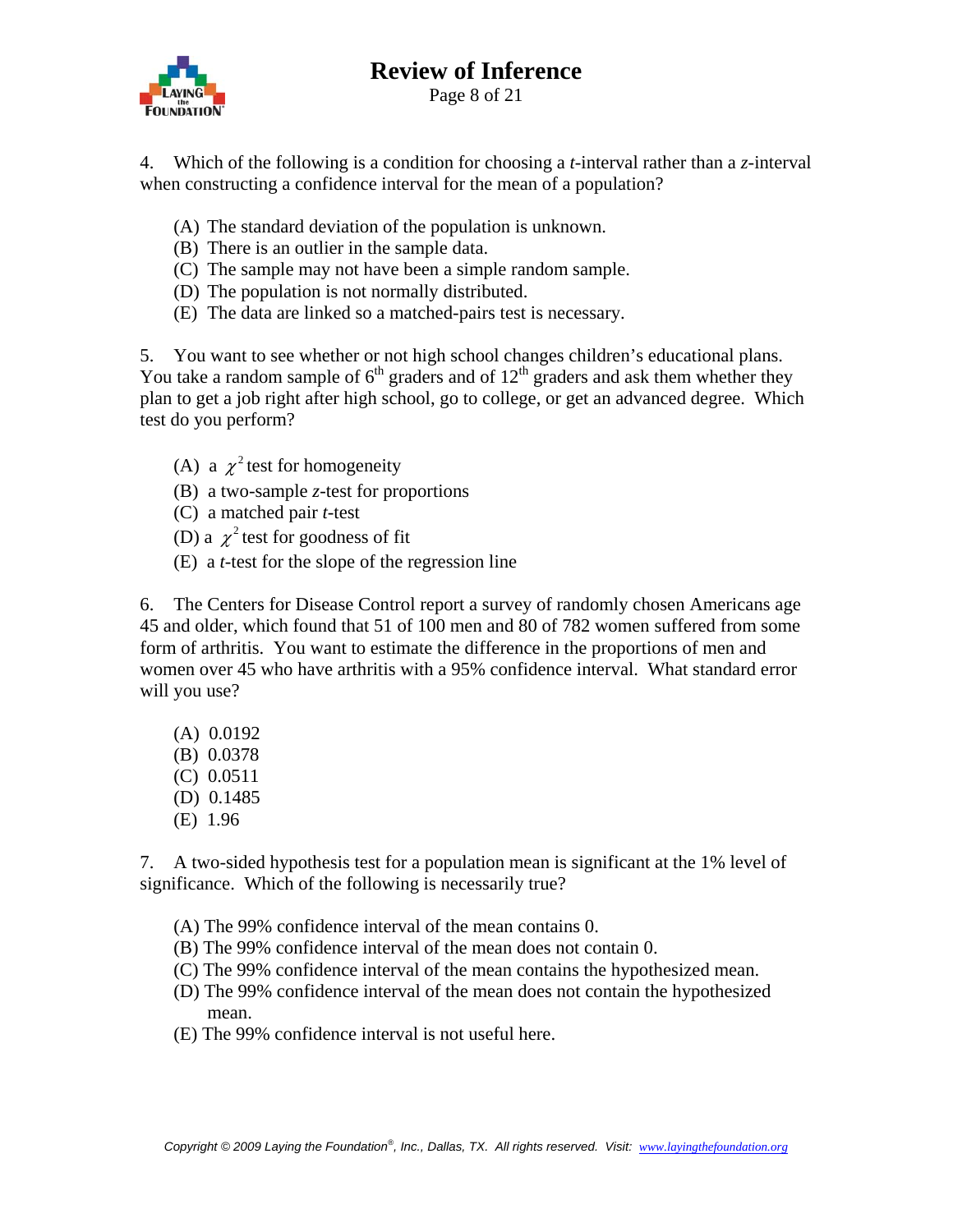

Page 9 of 21

- 8. Which of the following is **not** a characteristic of the  $\chi^2$  distribution?
	- (A) Its shape is based on the sample size.
	- (B) It is skewed to the right.
	- (C) It approaches a normal distribution as the degrees of freedom increase.
	- (D) It can never take on negative values.
	- (E) It is always used for one-sided significance tests.

9. Which of the following would be the most appropriate for measuring the association between gender and favorite color based on a random sample of subjects?

- (A) a two-sample *t*-test
- (B) a correlation coefficient
- (C) a  $\chi^2$ -test for independence
- (D) a one-sample *z*-test for a proportion
- (E) a *t*-test for the slope of the regression line

10. Sixty senior account executives were classified into three groups, labeled A, B, and C. There were 26 in group A, 19 in group B and 15 in group C. At the .05 significance level, we would like to test if is it reasonable to conclude that the proportion of the population that falls into each group is the same. Which of the following is a correct conclusion?

- (A) Reject  $H_0$ . The proportion in the three groups is not significantly different.
- $(B)$  Reject  $H<sub>0</sub>$ . The proportion in the three groups is not the same.
- (C) Do not reject  $H_0$ . The proportion in the three groups is not significantly different.
- (D) Do not reject  $H_0$ . The proportion in the three groups is not the same.
- (E) We cannot perform a significance test because there are three groups.

Use the following information to answer questions 11 and12. A one sample *t* test yields a *t* statistic of 2.089. The sample size was 16.

11. The alternative hypothesis was in the form  $H_a$ :  $\mu$  > 37.5. Is there significant evidence at the  $\alpha = .05$  level to reject the null hypothesis?

- (A) No, because the P-value is between 0.05 and 0.10.
- (B) No, because the P-value is between 0.025 and 0.05.
- (C) No, because the sample mean was significantly above 37.5.
- (D) Yes, because the P-value is between 0.05 and 0.10.
- (E) Yes, because the P-value is between 0.025 and 0.05.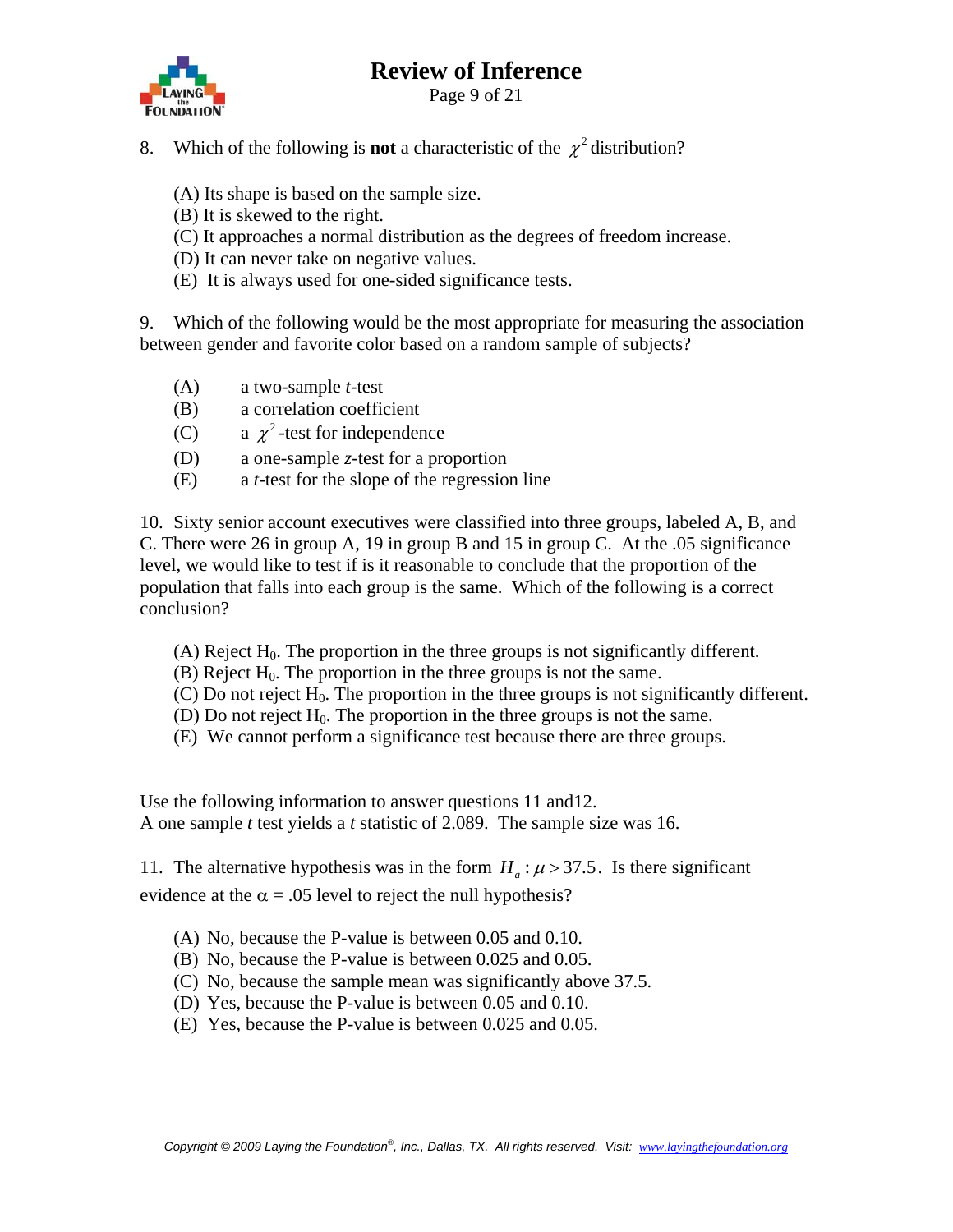

Page 10 of 21

12. If the alternative hypothesis was  $H_a$ :  $\mu \neq 37.5$  instead, would you reject the null hypothesis at the  $\alpha = 0.05$  level?

- (A) No, because the P-value is between 0.05 and 0.10.
- (B) No, because the P-value is between 0.025 and 0.05.
- (C) No, because the sample mean was significantly above 37.5.
- (D) Yes, because the P-value is between 0.05 and 0.10.
- (E) Yes, because the P-value is between 0.025 and 0.05.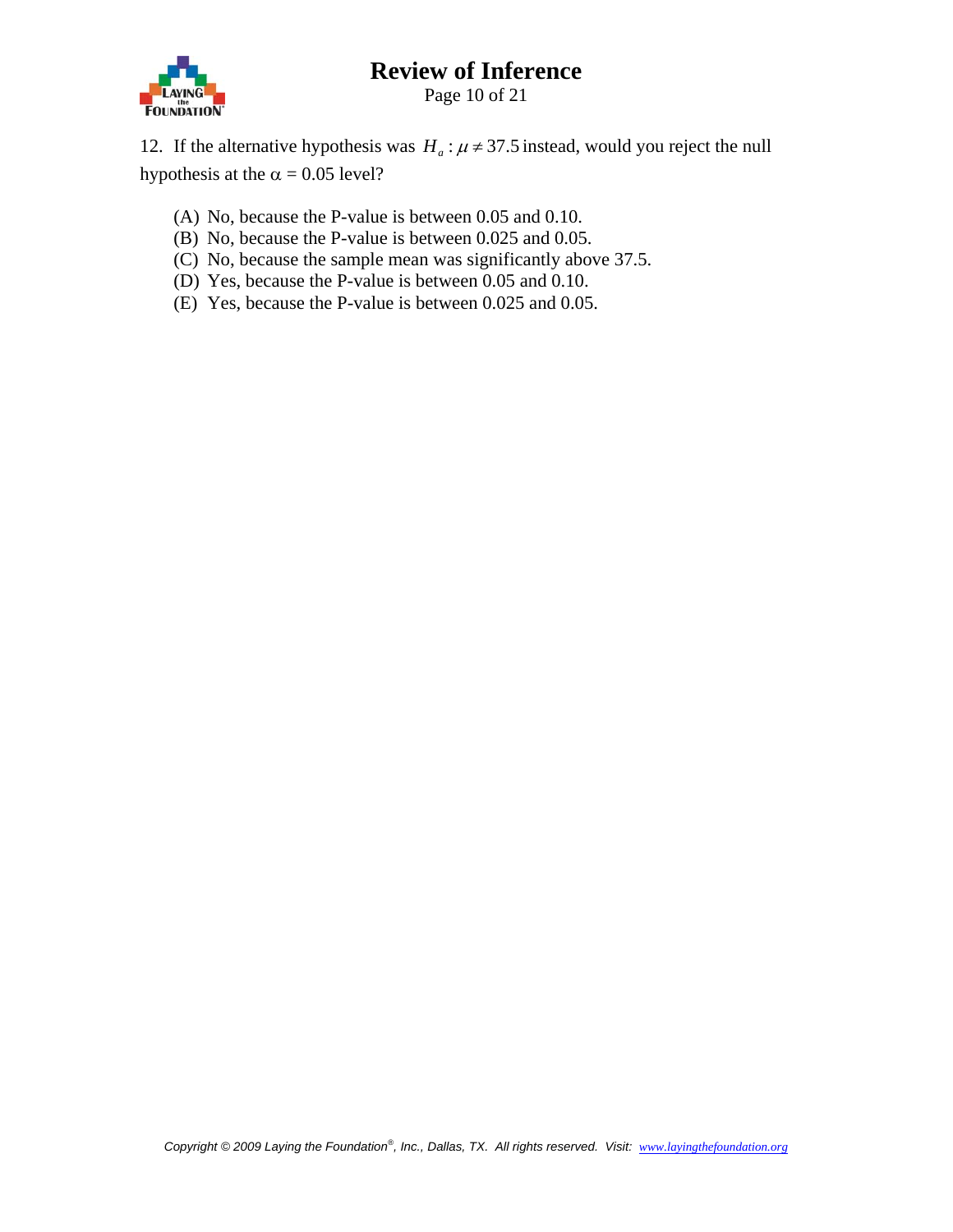

#### *Free Response Questions on Inference*

1. A fitness trainer wants to know if her weight-lifting program can quickly improve upper body strength in older people. To find out, she has a group of randomly selected people over 55 years old do push-ups for 90 seconds and counts the number each can do. After these people participate in her weightlifting program for 3 weeks, she tests them again in the same way. Here are the results:

| Person |    | ∽                   | ້                                  |                     | ັ   | υ                               | -   | ◡             |    | ΙV       |        |   |
|--------|----|---------------------|------------------------------------|---------------------|-----|---------------------------------|-----|---------------|----|----------|--------|---|
| Before | ⊥ື | 1 <sub>0</sub><br>∸ | $\sim$<br>$\sim$ 1                 | $\mathbf{A}$<br>∠∠  | . . | $\sqrt{ }$<br>. .               | ιv  | $\cap$<br>ل ک | ┸  | -<br>. . | C<br>Ő |   |
| After  | -  | ⊥ັ                  | $\cap$<br>$\overline{\phantom{m}}$ | $\sim$ $\sim$<br>∠∠ | ∠⊥  | $\mathcal{D}$ $\Lambda$<br>ـ ــ | . . | ററ<br>∠о      | 14 | ΙU       | --     | ∸ |

Does the program help?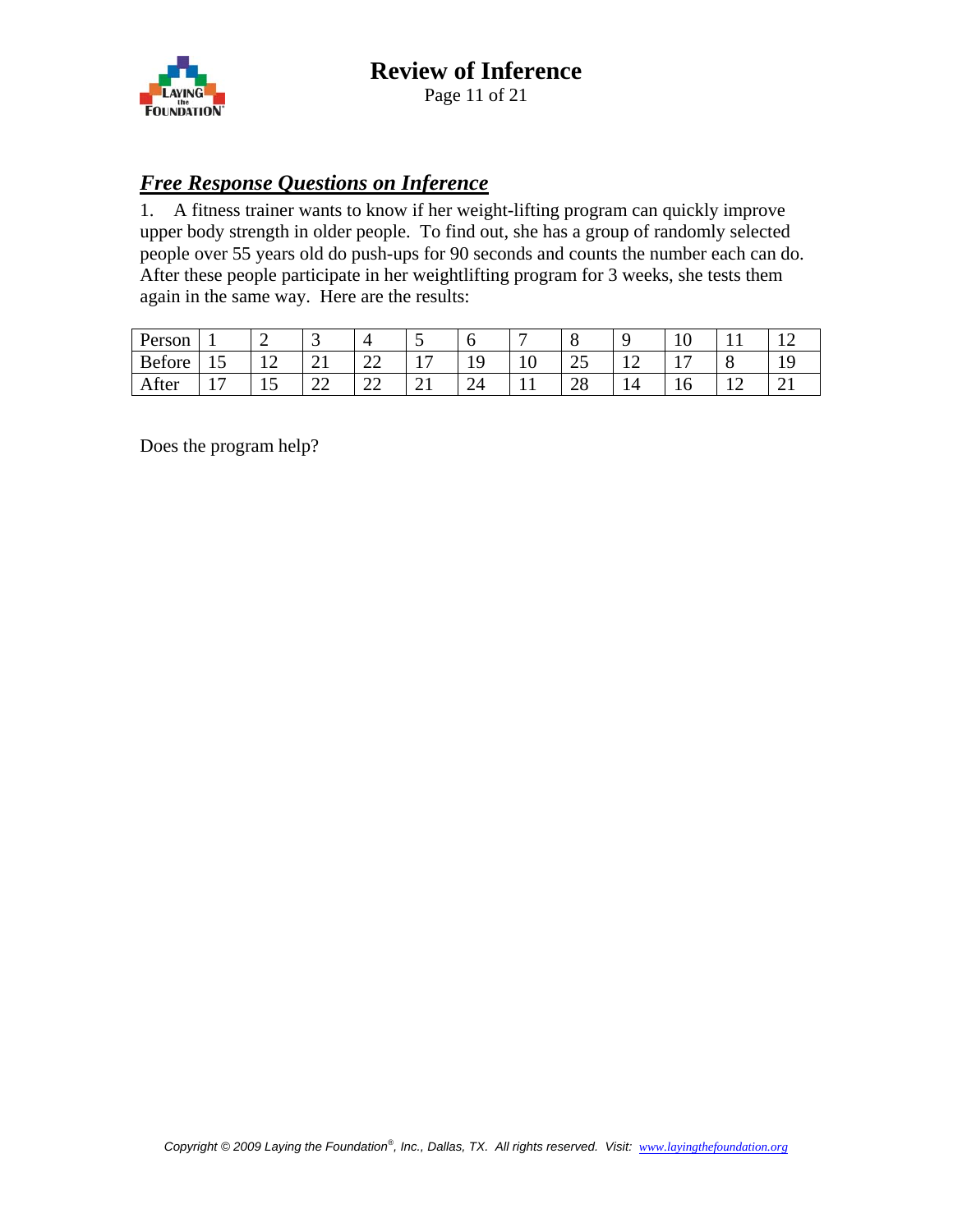

Page 12 of 21

2. There are two main dog parks in Dallas, one near White Rock Lake and one near downtown. The downtown dog park is smaller and is located underneath several highway overpasses. There are many apartments, townhomes, and lofts nearby. The White Rock Lake dog park is larger and provides a place for dogs to swim in the lake. The neighborhoods nearby are a mix of single family homes with some apartments. Jessica believes that since the downtown dog park is near many apartments, many of the dogs there will be smaller breeds, while the White Rock Lake park will attract larger, more active breeds. In order to test this assertion, she chooses random times during a month to visit each park. She categorizes the dogs there by size.

|                        | Toy              | Small      | Medium        | Large          | Giant (over |
|------------------------|------------------|------------|---------------|----------------|-------------|
|                        | <b>lbs</b><br>10 | $-20$ lbs) | $(21-50$ lbs) | $(51-100$ lbs) | $100$ lbs)  |
| Downtown               | 39               |            |               | 89             |             |
| <b>White Rock Lake</b> | די               | 58         | 188           | つつら            |             |

Does the breed distribution for the downtown dog park differ significantly from the White Rock Lake dog park at the  $\alpha = 0.05$  level?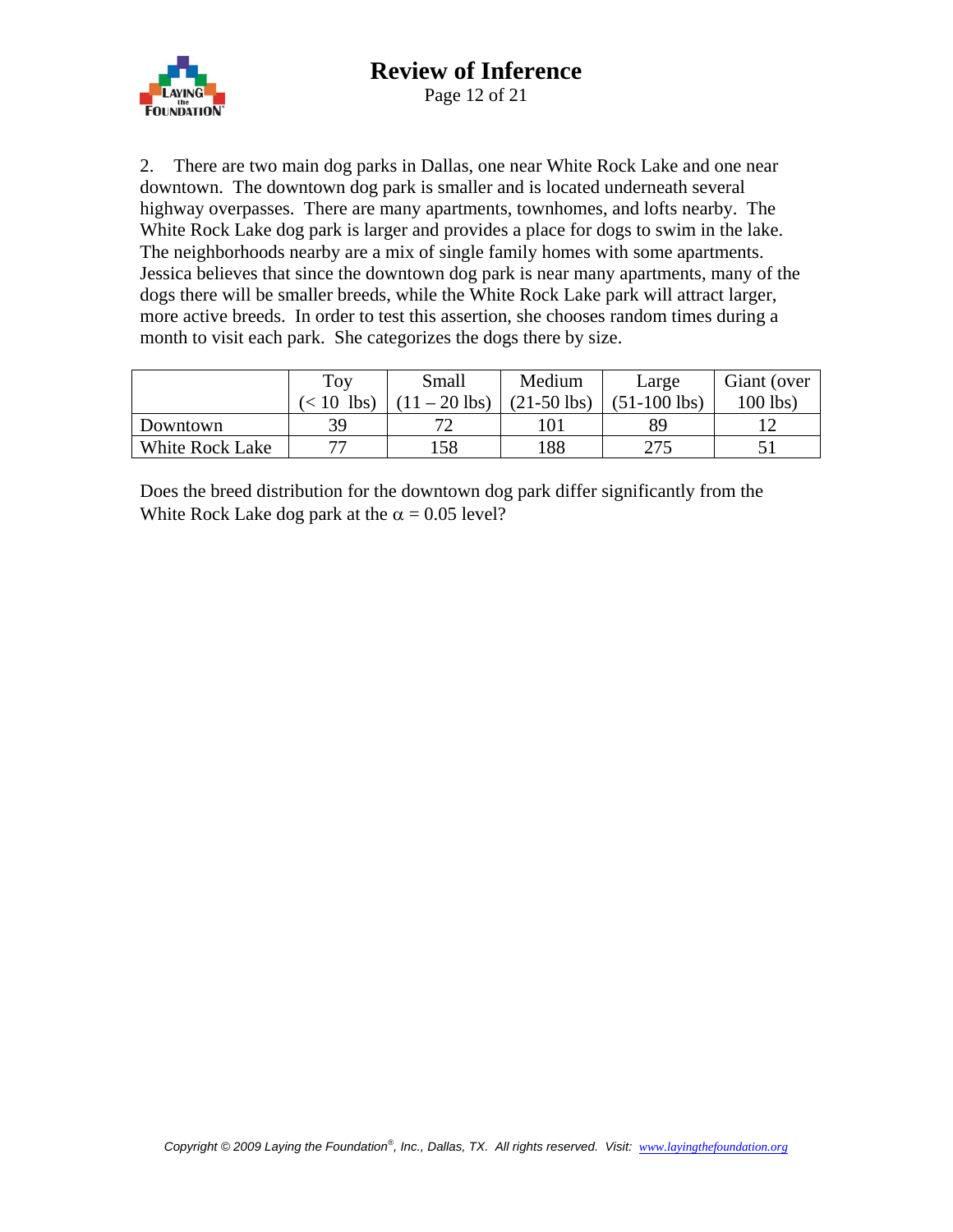

3. Are female or male students more likely to attend college outside their home state? In order to find out, random samples of male and female college-bound high school seniors were taken in the Dallas/Fort Worth metropolitan area. In September following their high school graduations, the students in the samples were contacted to see if they were attending college in Texas or outside of it. (Students who were not attending college were eliminated from the study.) The results are summarized in the following table.

|        | Attending college<br>outside of Texas | Attending college<br>in Texas |
|--------|---------------------------------------|-------------------------------|
| female | 121                                   | 329                           |
| male   |                                       | າ 1 າ                         |

a) Write and interpret a 95% confidence interval for the difference in proportion of male and female students attending college outside of Texas.

b) Based only on your confidence interval, does the data from the random samples indicate that there is a difference in proportions of male and female students attending college outside of Texas? Justify your answer.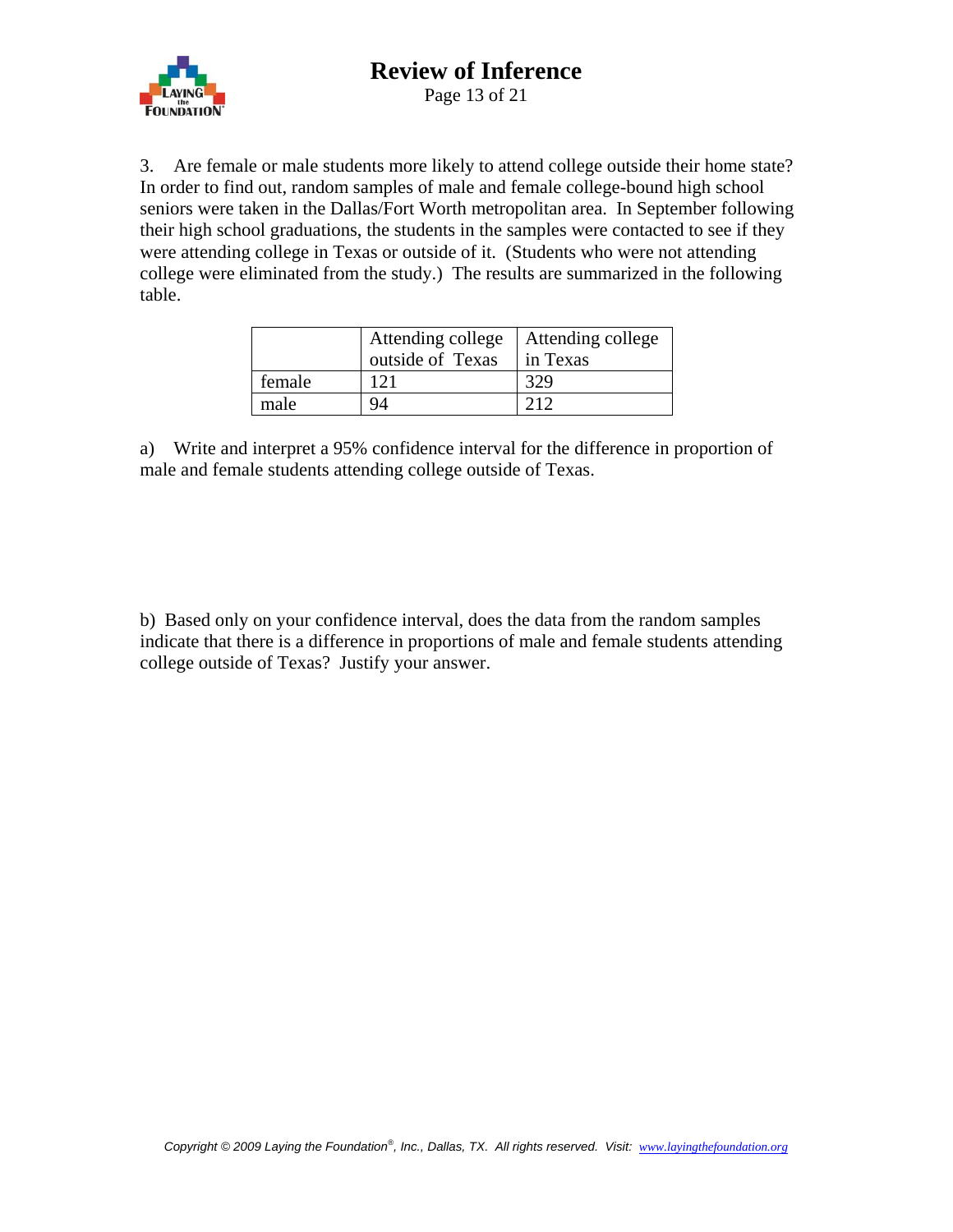

Page 14 of 21

#### *Key to Inference Multiple Choice*

1. A We are trying to prove that  $p_F > p_M$ , and the pooled  $\hat{p} = \frac{63 + 130}{211 + 651} = 0.224$ .

2. B We are comparing two means, that of halogen bulbs and that of incandescent bulbs.

3. D The confidence interval is (0.2, 2.0). Zero is not in this interval, so we reject that claim. A 95% confidence level corresponds to an  $\alpha$ -level of 0.05 for a two-sided test.

4. A Use a *z* test if  $\sigma$  is known; use a *t* test if we must approximate  $\sigma$  using *s* from the sample.

5. A We are comparing two groups on their answer to a categorical question.

6. C Standard error = 
$$
\sqrt{\frac{p_1(1-p_1)}{n_1} + \frac{p_2(1-p_2)}{n_2}} = 0.0511
$$
 (Answer choice B)

incorrectly uses the pooled  $\hat{p}$ , which would be correct in a significance test, but not a confidence interval.)

7. D When a test is significant,  $H_0$  was rejected. The claim (or hypothesized mean) was NOT in the interval.

8. C The *t* distribution approaches the normal distribution as *n* increases, but the  $\chi^2$  distribution is always skewed.

9. C We are looking at one group's answers to two questions with categorical answers.

10. C The expected value for each group is 20. The value of the  $\chi^2$  statistics is 3.1, and the P-value of the test is 0.212. This is higher than any  $\alpha$  level, so we do not reject  $H<sub>o</sub>$ , which says that the groups are the same. We can't say that the groups differ significantly.

11. E The  $df = 15$ , so the P value is 0.0271, which is less than 0.05, so we reject  $H<sub>o</sub>$ .

12. A For a two-sided test, double the P value to 0.054, which is greater than 0.05, so we do not reject  $H<sub>o</sub>$ .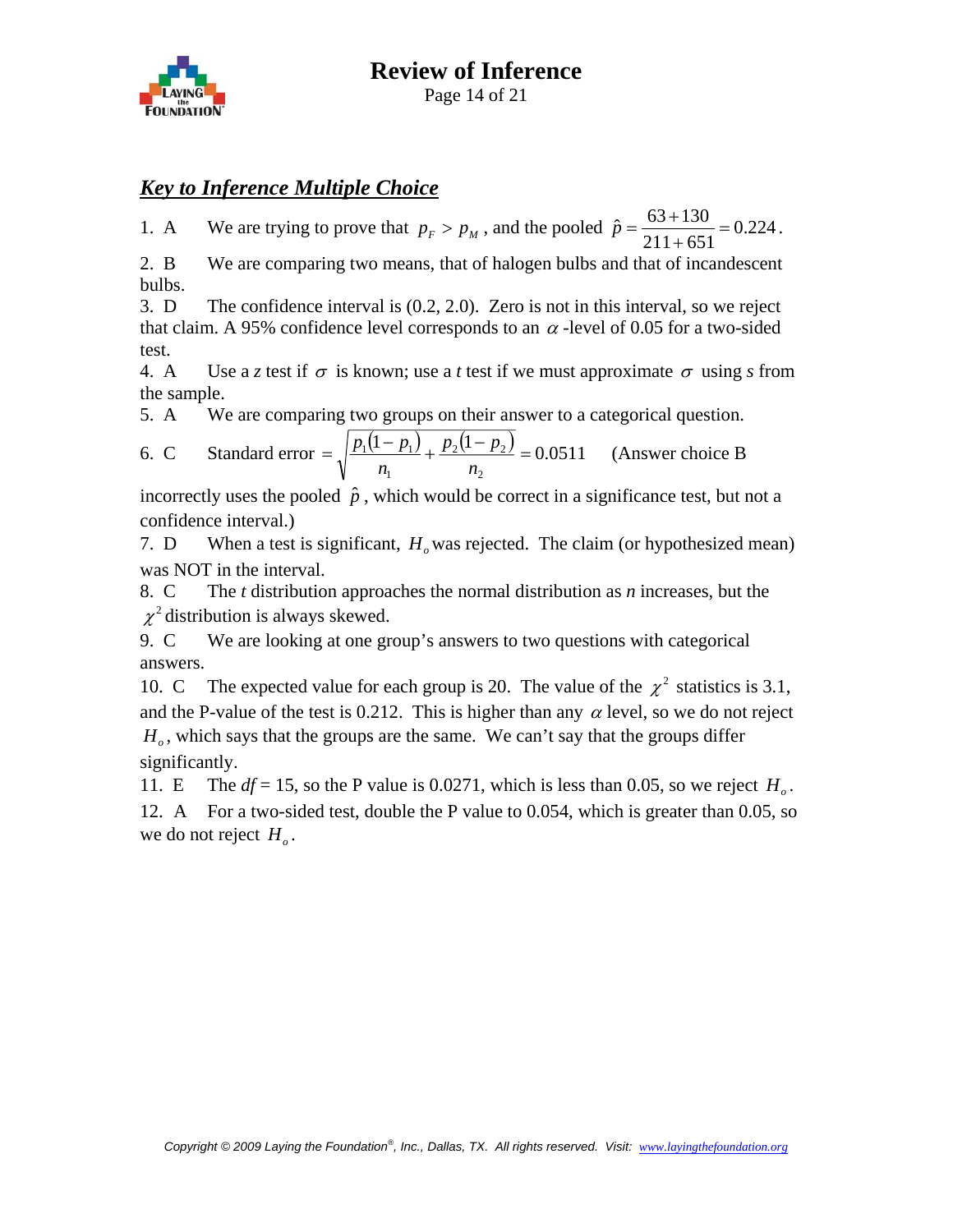#### *Rubric for Inference for Free Response*

#### 1. **Solution**

Part 1: Identify the correct test by name or formula, subtract to get the improvement, check conditions.

Since the two lists are "before" and "after" results for the same 12 people, this is a

matched pair *t* test. OR  $s_{\scriptscriptstyle\it diff} \, / \sqrt{n}$ *x t diff*  $=\frac{x_{\text{diff}}-0}{\sqrt{2}}$ 

Subtract "after" – "before" to get each participant's improvement:

| Person      |                |     | ັ                 |              | $\overline{\phantom{0}}$ |     |    | O        |               |     |    |              |
|-------------|----------------|-----|-------------------|--------------|--------------------------|-----|----|----------|---------------|-----|----|--------------|
| Before      | ⊥ັ             | - ∠ | $\bigcap$ 1<br>∠⊥ | $\sim$<br>∠∠ | -                        | ه ۱ | ιv | ົ<br>رے  | $\sim$<br>- ∠ | —   | U  |              |
| After       | $\overline{ }$ | ⊥◡  | $\cap$<br>∠∠      | $\sim$<br>∠∠ | $\bigcap$<br>∠⊥          | 24  |    | ററ<br>20 | 14            | 1 V | ⊥∠ | $\sim$<br>∠⊥ |
| Improvement | ∠              |     |                   |              |                          | . . |    | ັ        |               | -   |    |              |

Check conditions for one-sample *t* test:

The data are independent because the participants were randomly chosen and *n* is less than 10% of the population of adults over 55.

AND

The data is nearly normal because an examination of the dotplot of the differences shows a unimodal graph with no outliers:

 $-1$  | X 0 | X 1 | XX 2 | XXX 3 | XX 4 | XX 5 | X

Part 2: Write hypotheses, identifying the parameter of interest.

 $H_o: \mu_{\text{improvement}} = 0$ 

 $H_a$ :  $\mu_{\text{improvement}} > 0$ 

where  $\mu_{\text{improvement}}$  = the true mean improvement in number of push-ups done

Part 3: Perform the test, using correct mechanics, including value of the *t* statistic, the degrees of freedom, and the P value.

$$
t = \frac{\overline{x} - \mu}{s/\sqrt{n}} = \frac{2.167 - 0}{1.749/\sqrt{12}} = 4.29
$$
  
With df = 11,  $P(\overline{x}_{\text{improvement}} > 2.167) = P(t > 4.29) = 0.00064$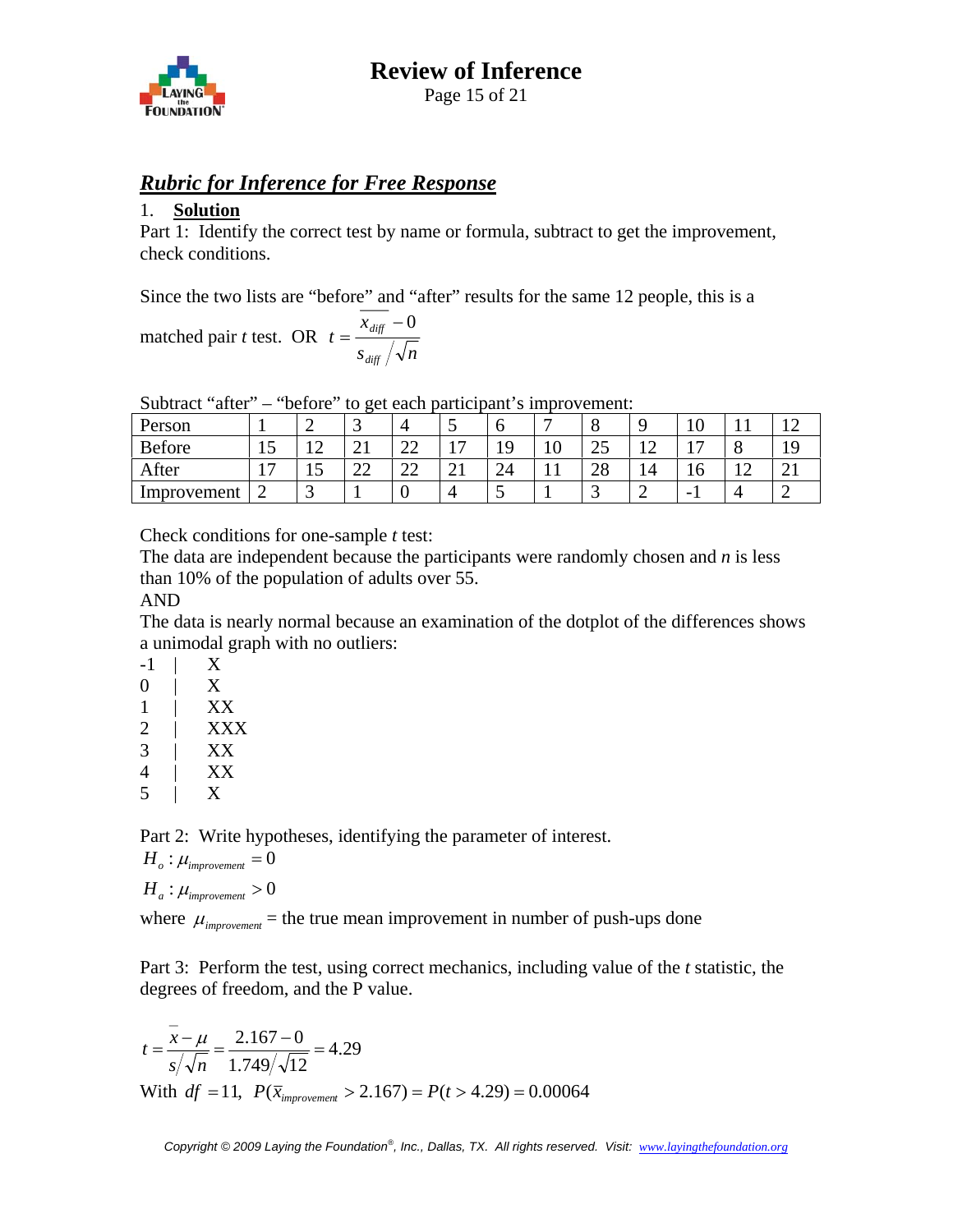

Page 16 of 21

Part 4: Using the calculations, write a conclusion in the context of the problem.

Since the P value of 0.00064 is less than any reasonable  $\alpha$ , we have evidence to reject  $H<sub>o</sub>$ . We can conclude that the improvement is significantly above zero; the participants did improve the number of push-ups they could do.

#### **Scoring**

.

Each part is *essentially correct* (E), *partially correct* (P), or *incorrect* (I).

Part 1 is *essentially correct* if the student correctly identifies the test, subtracts to find the improvement, checks for independence, and graphs the improvements to show that they are unimodal and symmetric.

Part 1 is *partially correct* if the student correctly does two or three of those. Part 1 is incorrect if the student does only zero or one of those.

Part 2 is *essentially correct* if the student correctly gives both hypotheses and identifies the parameter.

Part 2 is *partially correct* if the student does only one of those.

Part 3 is *essentially correct* if the student correctly gives the value of the t statistic, the degrees of freedom, and the P-value.

Part 3 is *partially correct* if the student gives only one or two of these.

Part 4 is *essentially correct* if the student correctly links the P-value to the alpha-level in order to reject  $H_0$  AND gives the conclusion (that the program does help) in context. Part 4 is *partially correct* if the student gives only one of these conclusions.

To assign a score to this question let an  $E = 1$  point, a  $P = 0.5$  points, and an  $I = 0$ **points. Sum the total points for the student's score. If a student has a half point, look at the question holistically to determine if the score should be rounded up or truncated.** 

**4 Complete Response** 

**3 Substantial Response** 

**2 Developing Response** 

**1 Minimal Response**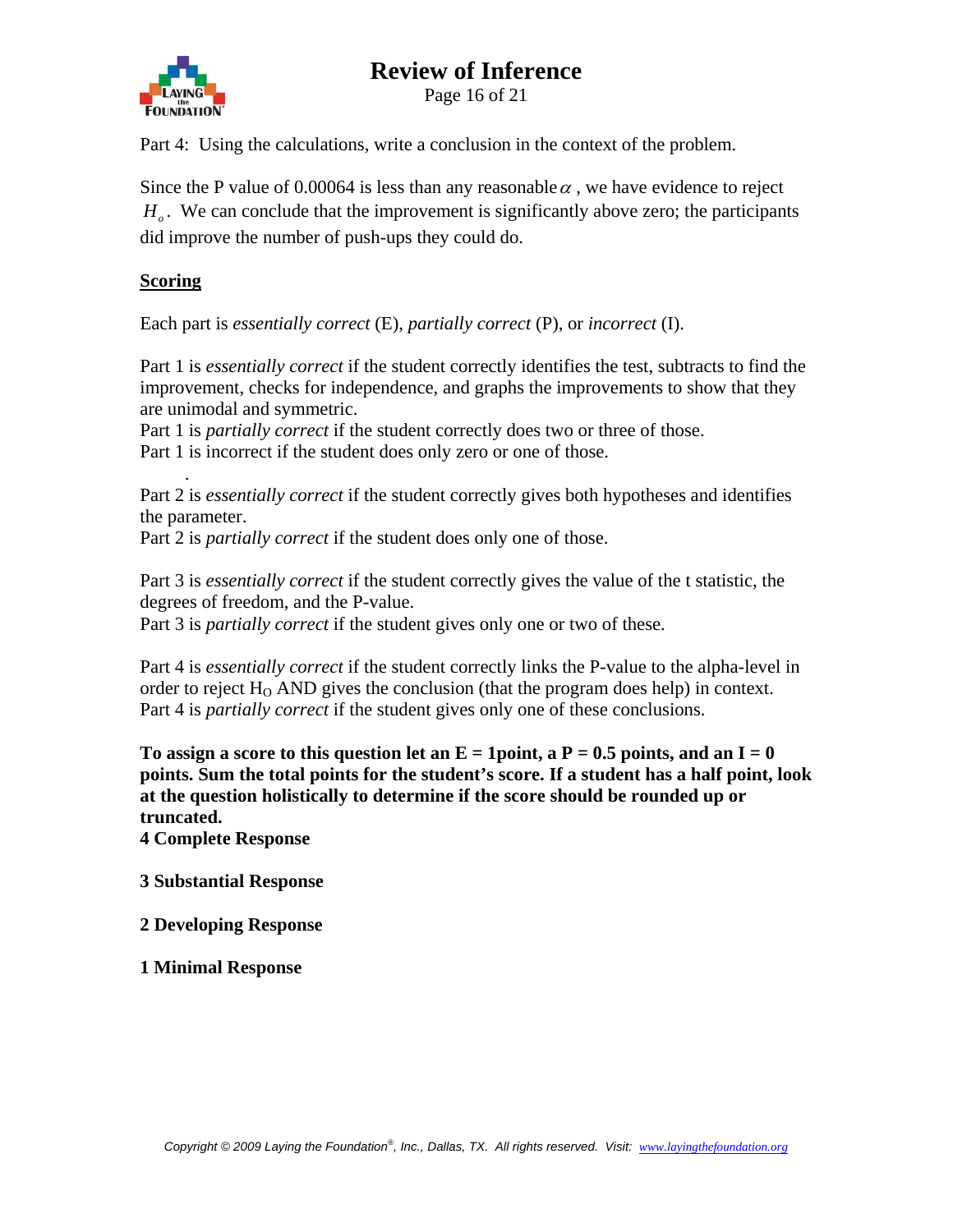

Page 17 of 21

#### 2. **Solution**

Part 1: Identify the correct test by name or formula, check conditions necessary to do test.

Since we are comparing two different random samples on multiple categories, we will do a  $\chi^2$  test for homogeneity OR

Check the conditions for a  $\chi^2$  test: The data are counts. The two samples are independent. Each expected value is at least 5.

Part 2: Write hypotheses. HO: The White Rock Lake dog park and the downtown dog park have the same distribution of dogs by size (are homogeneous).  $H_A$ : The White Rock Lake dog park and the downtown dog park do not have the same distribution of dogs by size.

Part 3: Perform the test, using correct mechanics, including value of the  $\chi^2$  statistic, the degrees of freedom, the expected values, and the P value.

Expected values are in parentheses:

|                 | Toy                    | Small      | Medium        | Large        | Giant (over |
|-----------------|------------------------|------------|---------------|--------------|-------------|
|                 | lbs)<br>$($ $<$ 10 $)$ | $-20$ lbs) | $(21-50$ lbs) | (51-100 lbs) | $100$ lbs)  |
| Downtown        | 39 (34)                | 72 (68)    | 101(85)       | 89 (107)     | 12 (19)     |
| White Rock Lake | 77 (82)                | 158 (162)  | 188 (204)     | 275 (257)    | (44)        |

$$
df = (rows - 1)(columns - 1) = (2 - 1)(5 - 1) = 4
$$
  
\n
$$
\chi^2 = \sum \frac{(O - E)^2}{E} = \frac{(39 - 34)^2}{34} + \frac{(72 - 68)^2}{68} + \frac{(101 - 85)^2}{85} + ... + \frac{(51 - 44)^2}{44} = 13.21
$$
  
\n
$$
P(\chi^2 > 13.21) = 0.0103
$$

Part 4: Using the calculations, write a conclusion in the context of the problem. Since the P-value of 0.0103 is less than the  $\alpha$ -level of 0.05, we can reject H<sub>O</sub>. Based on these samples, the White Rock Lake dog park and the downtown dog park have a significantly different distribution of dogs by size.

#### **Scoring**

Parts 1, 3, and 4 can be *essentially correct* (E), *partially correct* (P), or *incorrect* (I). Part 2 can be *essentially correct* (E) or *incorrect* (I).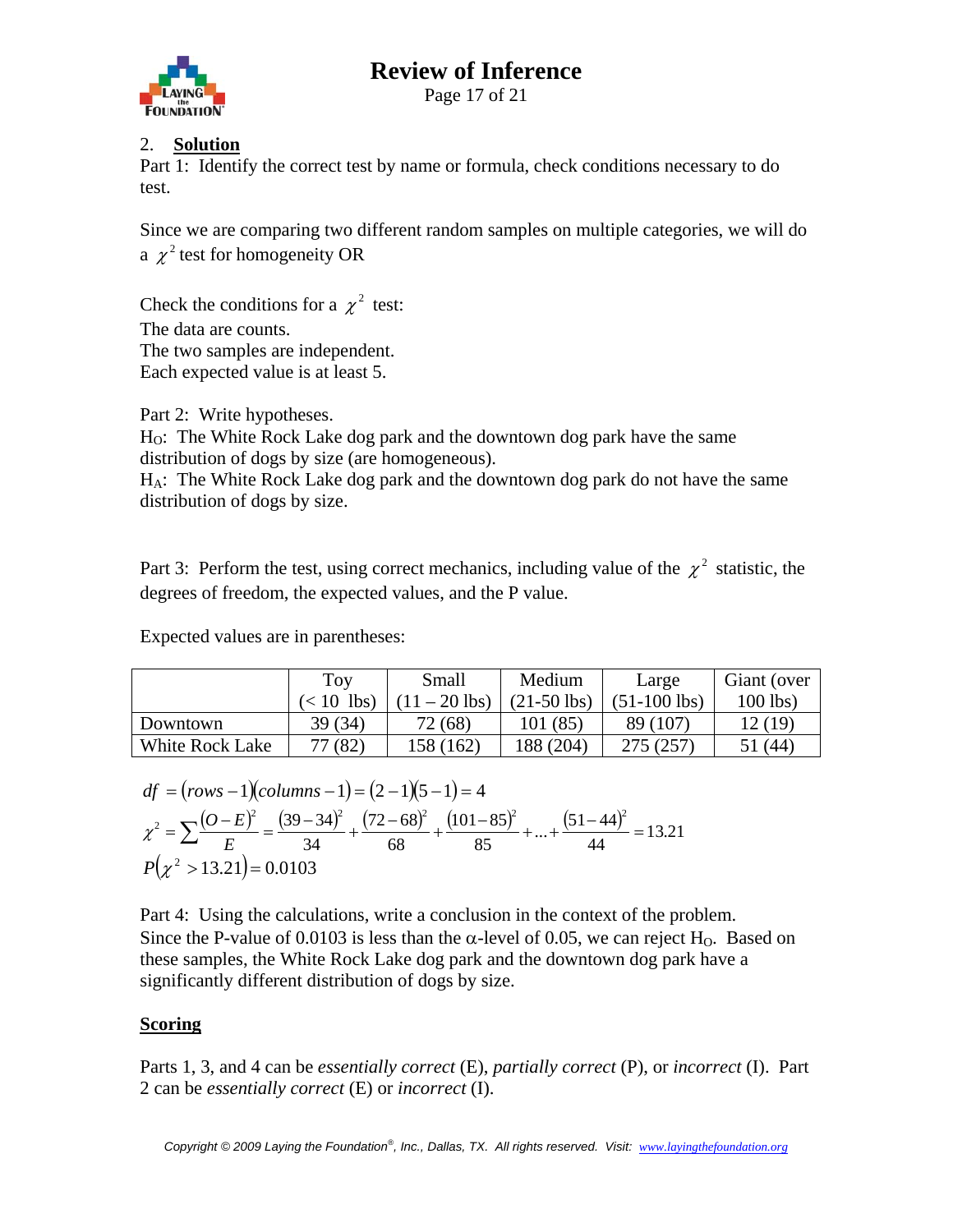

Page 18 of 21

Part 1 is *essentially correct* if the student correctly identifies the test, mentions independence, and states that the expected values are over 5. Part 1 is *partially correct* if the student correctly does one or two of those.

 . Part 2 is *essentially correct* if the student correctly gives both hypotheses in words.

Part 3 is *essentially correct* if the student correctly gives the value of the  $\chi^2$  statistic, the degrees of freedom, the expected values, and the P-value. Part 3 is *partially correct* if the student gives only two or three of these. Part 3 is *incorrect* if the student gives only zero or one of these.

Part 4 is *essentially correct* if the student correctly links the P-value to the alpha-level in order to reject  $H_0$  AND gives the conclusion (that the sizes of the dogs at each park differ) in context.

Part 4 is *partially correct* if the student gives only one of these conclusions.

To assign a score to this question let an  $E = 1$  point, a  $P = 0.5$  points, and an  $I = 0$ **points. Sum the total points for the student's score. If a student has a half point, look at the question holistically to determine if the score should be rounded up or truncated.** 

**4 Complete Response** 

**3 Substantial Response** 

**2 Developing Response** 

**1 Minimal Response**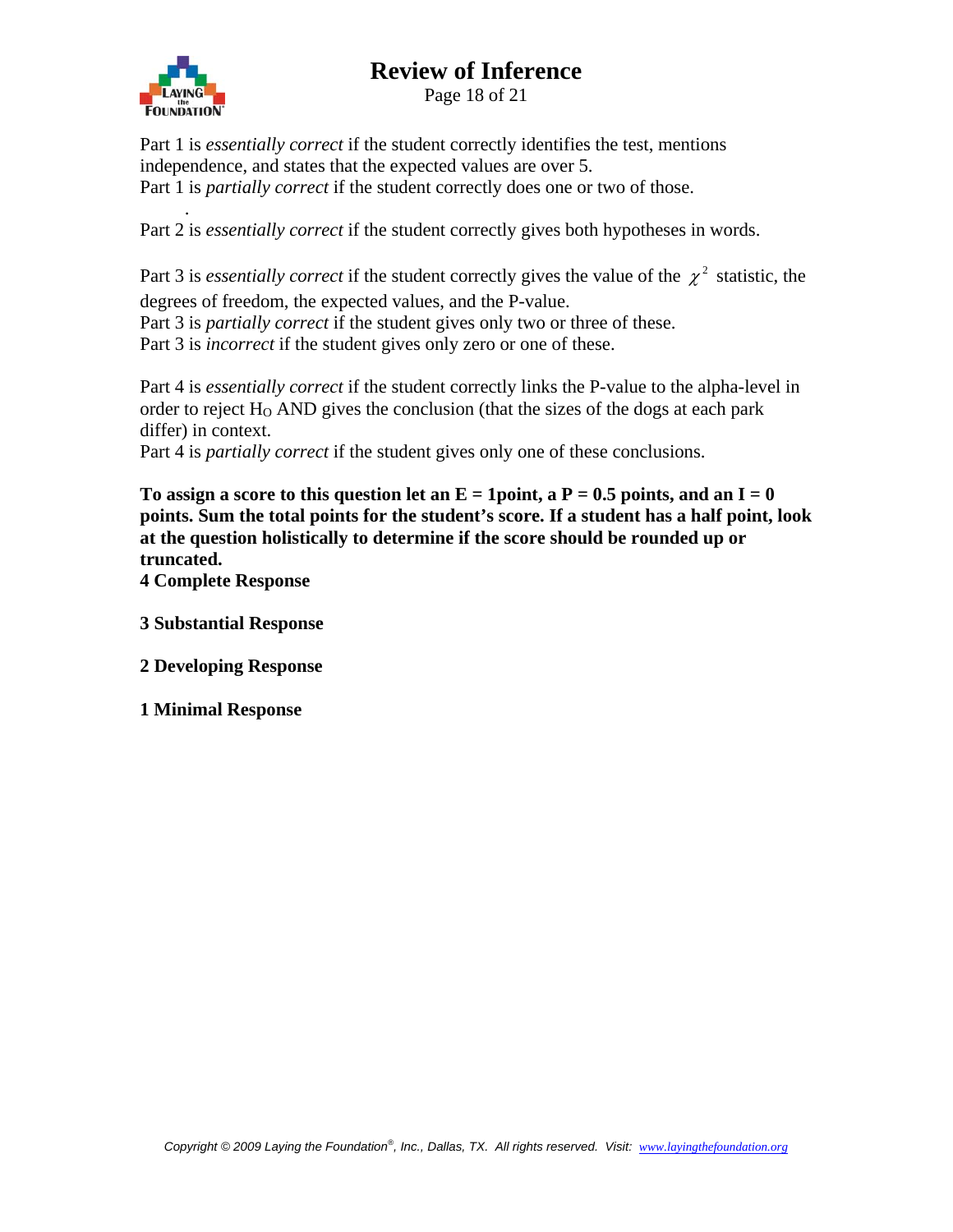

Page 19 of 21

#### 3. **Solution**

Part 1: Identify the correct interval by name or formula, check conditions.

This is a two-sample *z* interval for the difference in two proportions OR

$$
(\hat{p}_1 - \hat{p}_2) \pm z^* \sqrt{\frac{\hat{p}_1(1-\hat{p}_1)}{n_1} + \frac{\hat{p}_2(1-\hat{p}_2)}{n_2}}.
$$

Check conditions for two-proportion *z* interval:

The data are independent because the participants were randomly chosen and each *n* is less than 10% of the population of college-bound high school male or female seniors in the Dallas/Fort Worth area.

AND

The sample sizes are large enough because  $n\hat{p} = (450)(0.269) = 121 > 10 \text{ or } 5$  $n(1 - \hat{p}) = (450)(0.731) = 329 > 10$  or 5  $n\hat{p} = (306)(0.307) = 94 > 10$  or 5  $n(1 - \hat{p}) = (306)(0.693) = 212 > 10$  or 5

Part 2: Calculate the interval. (This may be done in either order, male-female or femalemale.)

$$
\hat{p}_M = \frac{94}{306} = 0.307 \qquad \hat{p}_F = \frac{121}{450} = 0.269
$$
\n
$$
(\hat{p}_M - \hat{p}_F) \pm z^* \sqrt{\frac{\hat{p}_M (1 - \hat{p}_M)}{n_M} + \frac{\hat{p}_F (1 - \hat{p}_F)}{n_F}}
$$
\n
$$
= (0.307 - 0.269) \pm 1.96 \sqrt{\frac{0.307 (0.693)}{306} + \frac{0.269 (0.731)}{450}}
$$
\n
$$
= 0.038 \pm 0.066 = (-0.028, 0.104) = (-2.8\%, 10.4\%)
$$
\nPart 3: Interpret the interval.

Based on these samples, I am 95% confident that the interval (-2.8%, 10.4%) captures the true difference between the population proportion of male DFW students who attend college outside Texas and the population proportion of female DFW students who attend college outside Texas.

#### OR

Based on these samples, I am 95% confident that the true difference between the population proportion of male DFW students who attend college outside Texas and the population proportion of female DFW students who attend college outside Texas is between -2.8% and 10.4%.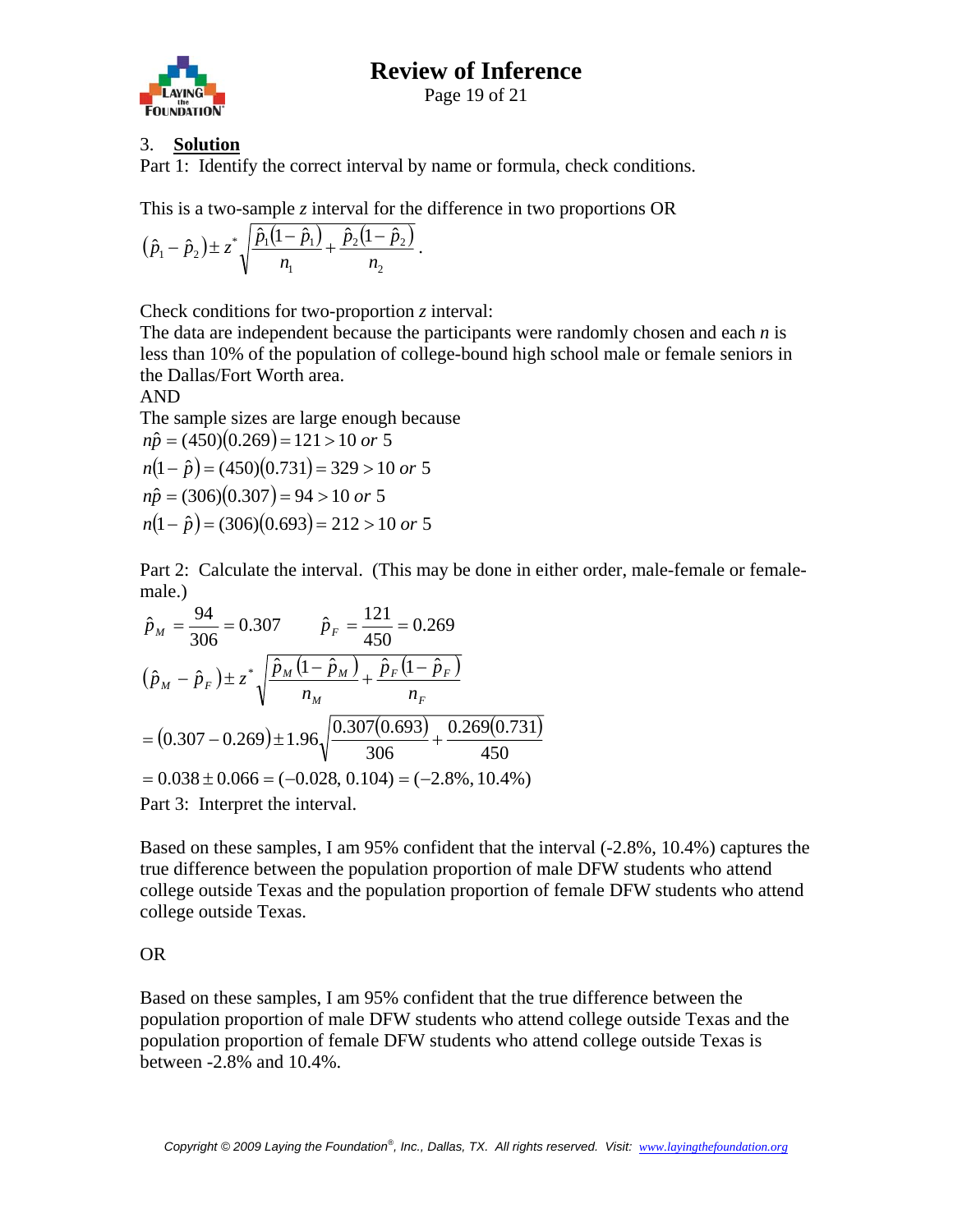

Page 20 of 21

Part 4:

Since 0 is in the 95% confidence interval, zero is a plausible value for the difference in proportions,  $p_M - p_F$ . The evidence shows no significant difference between the proportion of male students attending college outside of Texas and the proportion of female students attending college outside of Texas.

#### **Scoring**

Each of the four parts can be essentially correct (E) or incorrect (I).

Part 1 is essentially correct if the interval is identified and the student comments on both independence and large sample size. The minimum amount necessary is an indication that the number of successes and failures for both samples is over 10 (or 5) AND a mention of independence (or independence with a check mark). The student does not have to repeat the fact that the samples are random.

Part 2 can be essentially correct even if there is an identifiable minor arithmetic error.

Part 4 is essentially correct if the student states that zero is not in the interval and links this to either a 95% confidence level or a 5% significance level. Part 4 is incorrect if the student says no without justification or if the student says no because zero is not in the interval.

- 4 **Complete Response** (4E) All four parts essentially correct
- 3 **Substantial Response** (3E) Three parts essentially correct
- 2 **Developing Response** (2E) Two parts essentially correct
- 1 **Minimal Response** (1E) One part essentially correct